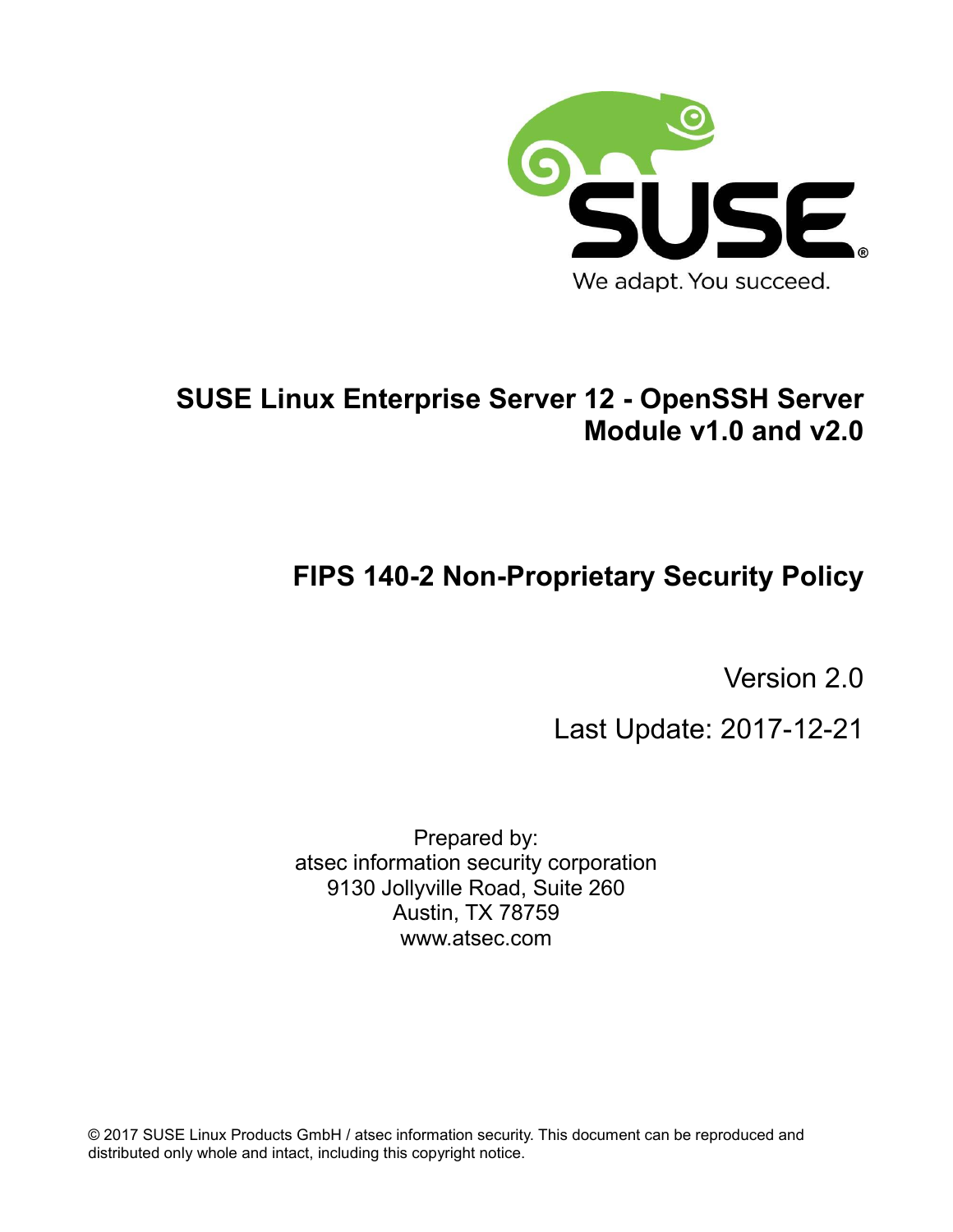# **Contents**

# **1. Cryptographic Module Specification**

This document is the non-proprietary security policy for the SUSE Linux Enterprise Server 12 - OpenSSH Server Module, and was prepared as part of the requirements for conformance to the Federal Information Processing Standard (FIPS) 140-2, Security Level 1.

### *1.1. Description of Module*

The SUSE Linux Enterprise Server 12 - OpenSSH Server Module (hereafter referred to as "the Module" or "the OpenSSH Server Module") is a software only which supplies cryptographic support for the server-side of the SSH protocol in the SUSE Linux Enterprise Server (SLES) user space. The current version of the Module is 1.0 and 2.0.

Configuration and installation of the Module for v1.0 requires the following RPM packages:

- the openssh-6.6p1-22.1.x86 64.rpm which includes the binary code of the OpenSSH server application;
- the openssh-fips-6.6p1-22.1.rpm which includes the HMAC integrity verification file;
- the dracut-fips-037-37.2.x86 64.rpm which provides the configuration of the FIPS mode.

Configuration and installation of the Module for v2.0 requires the following RPM packages: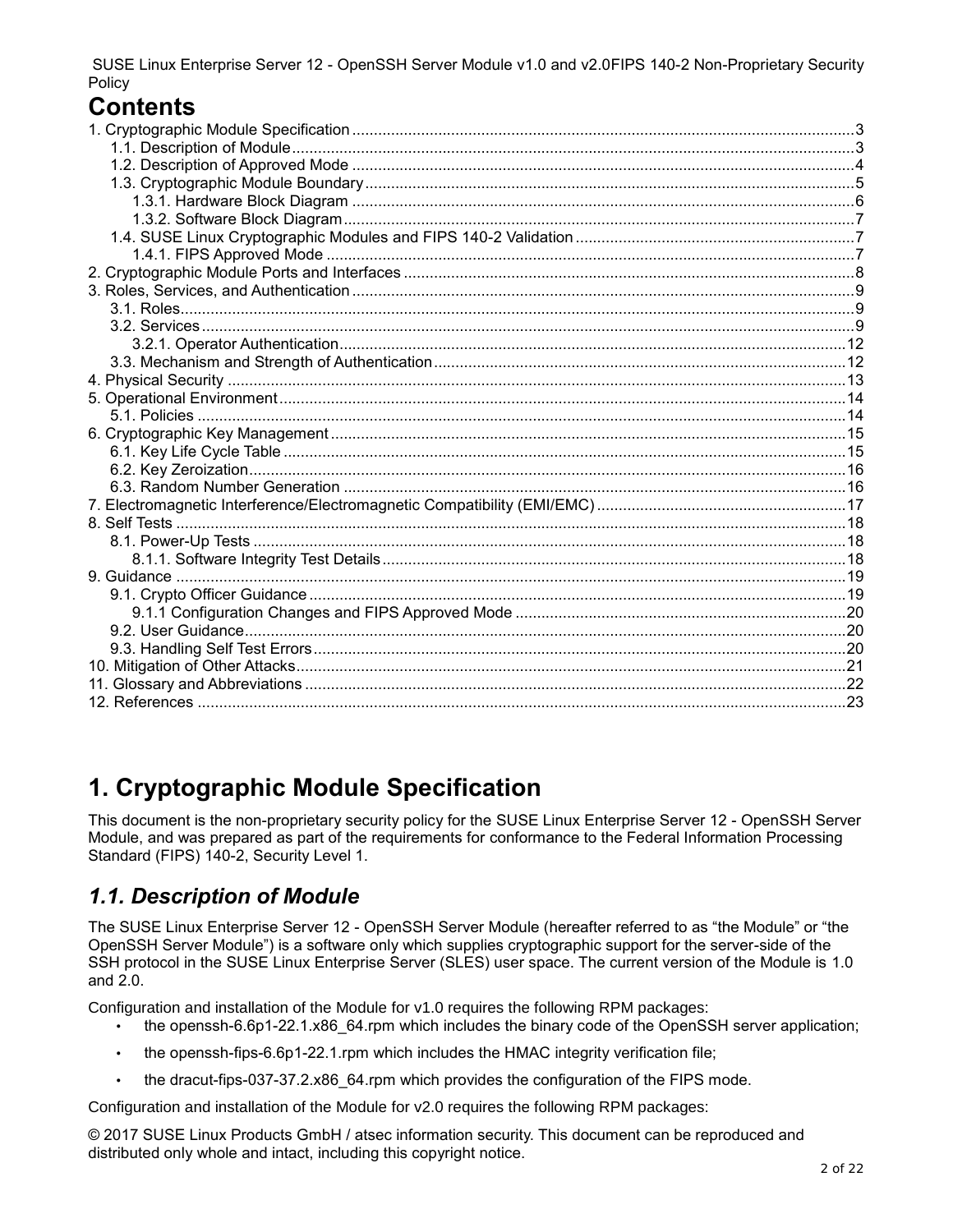- the openssh-7.2p2-74.11.1.x86\_64.rpm and openssh-7.2p2-74.11.1.s390x.rpm which includes the binary code of the OpenSSH server application;
- the openssh-fips-7.2p2-74.11.1.x86\_64.rpm and openssh-fips-7.2p2-74.11.1.s390x.rpm which includes the HMAC integrity verification file;

For FIPS 140-2 purposes, the Module is classified as a multi-chip standalone module. The HMAC checksum file is used for integrity check of the Module. The dracut-fips RPM package is only used for the configuration of the Module in every boot, which is not active when the Module is operational and does not provide any services to users interacting with the Module.

The SUSE Linux Enterprise Server 12 - OpenSSH Server Module uses the SUSE Linux Enterprise Server 12 - OpenSSL Module v2.0 and v3.0 (hereafter referred to as "the OpenSSL module") with FIPS 140-2 Validation #2435 (v2.0) and #3038 (v3.0) for standard cryptographic services, and requires that a copy of the OpenSSL module be installed on the system for the OpenSSH Server Module to operate in a validated mode.

The following table shows the security level claimed for each of the eleven sections of the FIPS 140-2 validation.

| <b>Security Component</b>                 | <b>FIPS 140-2 Security Level</b> |
|-------------------------------------------|----------------------------------|
| Cryptographic Module Specification        |                                  |
| Cryptographic Module Ports and Interfaces |                                  |
| Roles, Services and Authentication        |                                  |
| Finite State Model                        |                                  |
| <b>Physical Security</b>                  | N/A                              |
| <b>Operational Environment</b>            |                                  |
| Cryptographic Key Management              |                                  |
| EMI/EMC                                   |                                  |
| <b>Self Tests</b>                         |                                  |
| Design Assurance                          |                                  |
| <b>Mitigation of Other Attacks</b>        | N/A                              |

*Table 1. Security Level of the Module*

The Module has been tested in the following configurations:

- 64-bit x86\_64 with AES-NI
- 64-bit x86\_64 without AES-NI

The Module has been tested on the following multi-chip standalone platforms:

| <b>Module</b><br><b>Version</b> | <b>Platform</b>                                                  | <b>Processor</b>        | <b>Test Configuration</b>                                 |
|---------------------------------|------------------------------------------------------------------|-------------------------|-----------------------------------------------------------|
| 1.0                             | HP Proliant DL320e Gen8                                          | X86 64                  | SUSE Linux Enterprise Server 12                           |
| 2.0                             | FUJITSU Server PRIMERGY CX2570 M2<br>inside a CX400 M1 enclosure | Intel Xeon E5<br>family | <b>SUSE Linux Enterprise Server 12</b><br>SP <sub>2</sub> |
| 2.0                             | IBMz13                                                           | z13                     | SUSE Linux Enterprise Server 12<br>SP <sub>2</sub>        |

#### *Table 2. Tested Platforms*

To operate the Module, the operating system must be restricted to a single operator mode of operation.

### *1.2. Description of Approved Mode*

The Module supports two modes of operation: FIPS Approved mode and non-Approved mode.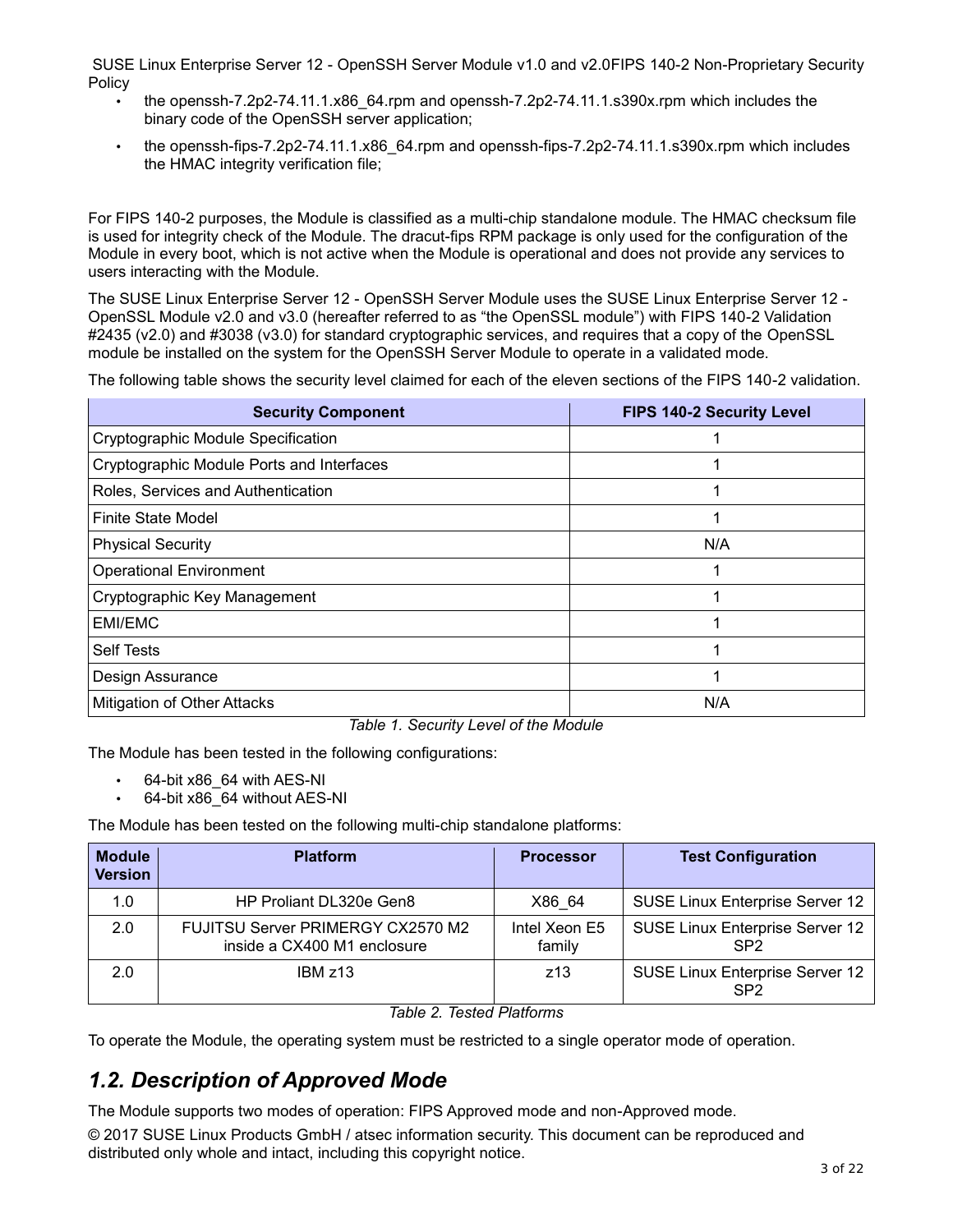When the Module is powered on, it will execute power-up self-tests automatically. After it passes the self-tests, the Module will check the content of the file '/proc/sys/crypto/fips\_enabled'. If the file exists and the content is '1' then the Module will be in FIPS Approved mode; otherwise, it will be in non-Approved mode.

In FIPS Approved mode, the OpenSSH Server Module will require the following Approved cryptographic algorithms from the OpenSSL module.

| <b>Algorithm</b>                                  | <b>Usage</b>                             | <b>Keys/CSPs</b>                                                                    | OpenSSL #2435                        | <b>CAVS Certs. for CAVS Certs. For</b><br>OpenSSL #3038                          |
|---------------------------------------------------|------------------------------------------|-------------------------------------------------------------------------------------|--------------------------------------|----------------------------------------------------------------------------------|
| AES (CBC, CTR and<br>GCM)                         | <b>Encryption and Decryption</b>         | AES keys 128 bits, 192 bits<br>and 256 bits                                         | Certs. #3197,<br>#3198 and<br>#3199  | Certs. #4588,<br>#4594, #4595,<br>#4622, #4623,<br>#4645, #4646,<br>and #4647    |
| Triple-DES (CBC)                                  | <b>Encryption and Decryption</b>         | Triple-DES keys 168 bits                                                            | Cert. #1823                          | Certs. #2439 and<br>#2455                                                        |
| <b>RSA</b>                                        | Signature Generation and<br>Verification | RSA keys 2048 bits and<br>3072 bits                                                 | Cert. #1628                          | Certs. #2505 and<br>#2519                                                        |
| <b>ECDSA</b>                                      | Signature Generation and<br>Verification | ECDSA keys P-256, P-384<br>and P-521                                                | Cert. #586                           | Certs. #1127 and<br>#1131                                                        |
| SHA-1, SHA-224, SHA-<br>256, SHA-384, SHA-<br>512 | Message Digest                           | N/A                                                                                 | Certs. #2645,<br>#2646, and<br>#2648 | Certs. #3768,<br>#3769, #3770,<br>#3771, #3788 and<br>#3789                      |
| HMAC-SHA-1, HMAC-<br>SHA-256, HMAC-SHA-<br>512    | <b>Message Authentication</b><br>Code    | At least 112 bits HMAC key                                                          | Certs. #2014,<br>#2015 and<br>#2016  | Certs. #3042,<br>#3043, #3044,<br>#3045, #3059 and<br>#3060                      |
| SP 800-90A DRBG                                   | Random Number Generation Seed and nonce  |                                                                                     | Certs. #674,<br>#675 and #676        | Certs. #1531,<br>#1535, #1536,<br>#1537, #1538,<br>#1539, #1540,<br>#1552, #1553 |
| SP800-56A DLC<br>primitive Diffie-Hellman         | Key Agreement                            | Diffie-Hellman public and<br>private components with key<br>size 2048 and 3072 bits | CVL Cert. #431                       | Certs. #1263 and<br>#1276                                                        |
| SP800-56A DLC<br>primitive EC Diffie-<br>Hellman  | Key Agreement                            | EC Diffie-Hellman public and<br>private components with P-<br>256, P-384 and P-521  | CVL Cert. #431                       | Certs. #1263 and<br>#1276                                                        |

*Table 3. Approved Algorithms provided by the bound OpenSSL Module*

The SUSE Linux Enterprise Server 12 - OpenSSH Server Module itself implements the server-side SSH protocol and the following cryptographic algorithm:

| <b>Algorithm</b>                   | <b>Usage</b>                     | <b>Keys/CSPs</b>                                      | CAVS Cert. (V1.0) CAVS Cert. (v2.0) CAVS Cert. (v2.0) | <b>X86</b>                        | lz13 |
|------------------------------------|----------------------------------|-------------------------------------------------------|-------------------------------------------------------|-----------------------------------|------|
| SP800-135 Key<br>Derivation in SSH | <b>Key Derivation</b><br>lin SSH | Session encryption<br>and data<br>authentication keys | CVL Cert. #483                                        | CVL Certs. #1492 CVL Certs. #1493 |      |

*Table 4. Approved Algorithm provided by the OpenSSH Server Module*

The Module should be used with SSHv2 protocol only, as SSHv1 protocol is not supported in FIPS Approved mode.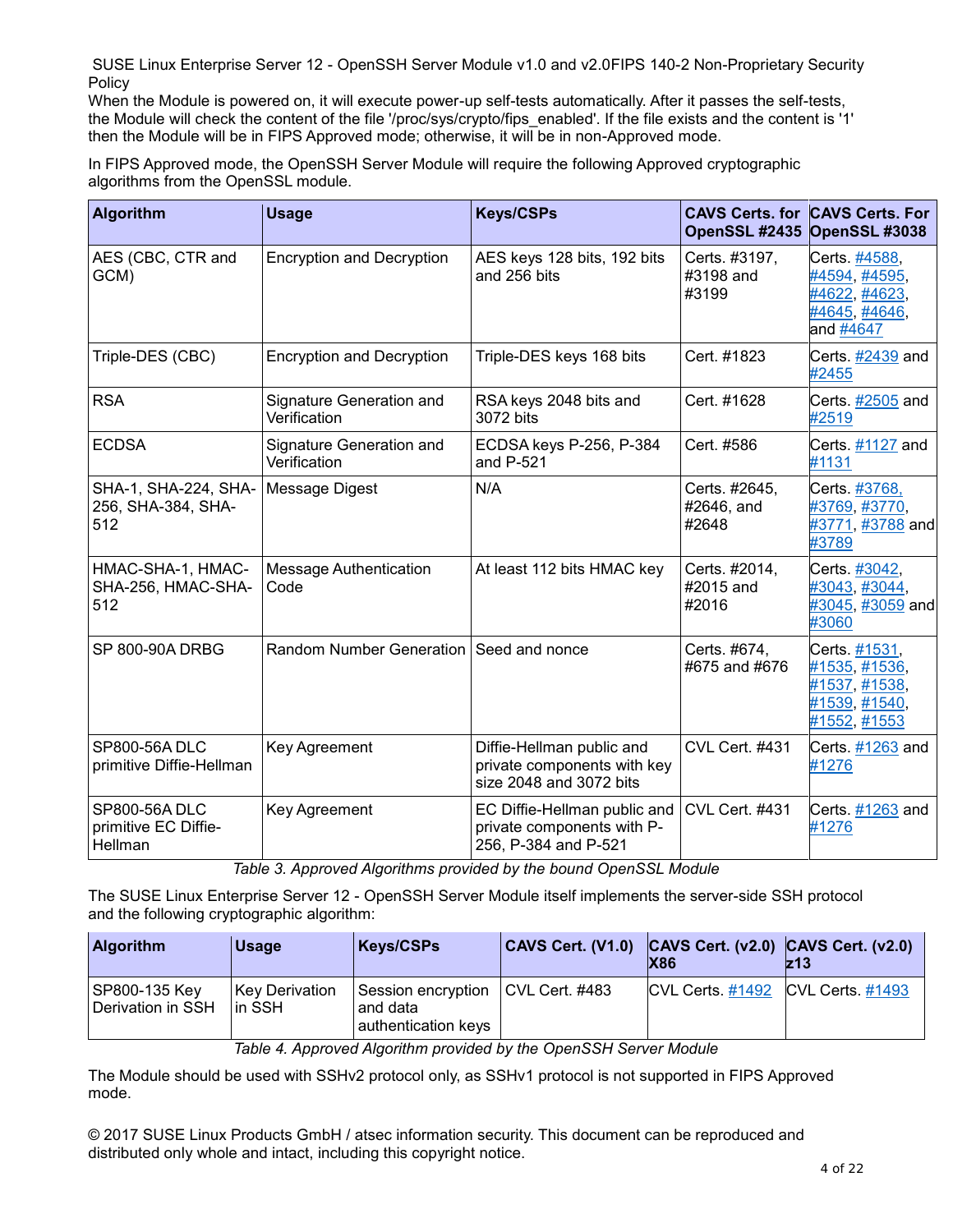In non-Approved mode, the OpenSSH Server Module will also require the following non-Approved services from the OpenSSL module.

| <b>Algorithm</b> | <b>Usage</b>                                                                              |
|------------------|-------------------------------------------------------------------------------------------|
| <b>DES</b>       | <b>Encryption and Decryption</b>                                                          |
| <b>Blowfish</b>  | <b>Encryption and Decryption</b>                                                          |
| <b>CAST</b>      | <b>Encryption and Decryption</b>                                                          |
| RC4              | <b>Encryption and Decryption</b>                                                          |
| MD <sub>5</sub>  | Message Digest                                                                            |
| RIPEMD160        | Message Digest                                                                            |
| <b>DSA</b>       | Signature Generation with key size of 1024 bits                                           |
| <b>RSA</b>       | Signature Generation with key size smaller than 2048 bits or greater than<br>3072 bits    |
| <b>RSA</b>       | Signature Verification with key size smaller than 1024 bits and greater than<br>3072 bits |

*Table 5. Non-Approved Algorithms provided by the bound OpenSSL Module*

The OpenSSH Server Module implements the following non-Approved algorithm.

| <b>Algorithm</b>      | <b>Usage</b>                                              |
|-----------------------|-----------------------------------------------------------|
| ChaCha <sub>20</sub>  | <b>Encryption and Decryption</b>                          |
| Poly1305              | Message Authentication Code                               |
| <b>UMAC</b>           | Message Authentication Code                               |
| Curve25519-based ECDH | EC Diffie-Hellman Key Agreement using Curve25519          |
| Ed25519               | Signature Generation and Verification based on Curve25519 |

*Table 6. Non-Approved Algorithms provided by the OpenSSH Server Module*

### *1.3. Cryptographic Module Boundary*

The physical module boundary is the surface of the case of the test platform. The logical module boundary is depicted in the software block diagram and is embodied by:

- the OpenSSH server application found at /usr/sbin/sshd;
- the HMAC integrity verification file found at /usr/sbin/sshd.hmac.

The OpenSSL module is a shared library to which the OpenSSH Server Module is bound. The OpenSSL module provides the standard cryptographic services to the OpenSSH Server Module.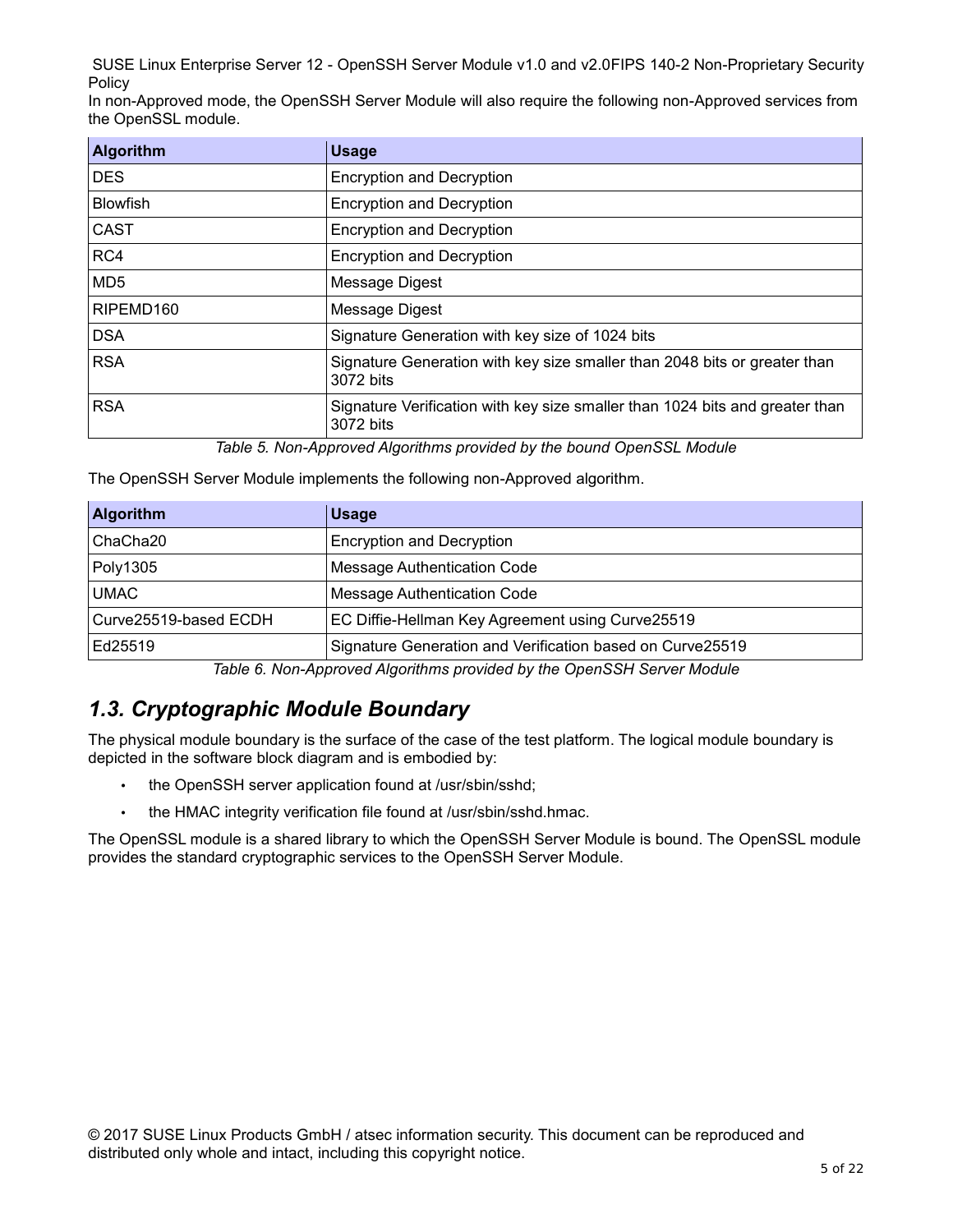### **1.3.1. Hardware Block Diagram**



*Figure 1. Hardware Block Diagram*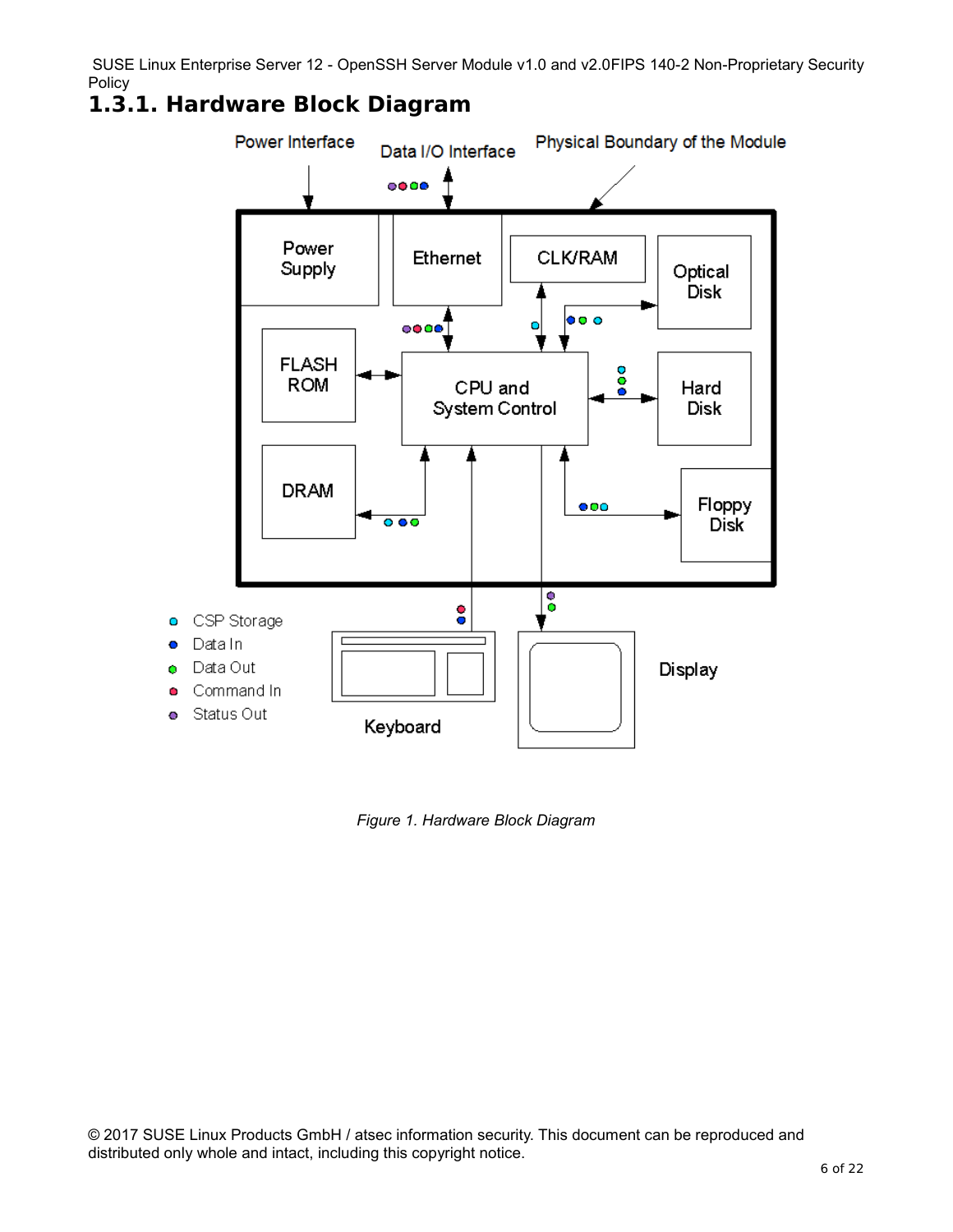

### **1.3.2. Software Block Diagram**



#### *1.4. SUSE Linux Cryptographic Modules and FIPS 140-2 Validation*

### **1.4.1. FIPS Approved Mode**

The FIPS Approved mode ensures that FIPS required self tests are executed and that ciphers are restricted to those that have been FIPS validated by the CMVP.

The FIPS Approved mode for a Module becomes effective as soon as the Module power on self tests complete successfully and the Module loads into memory.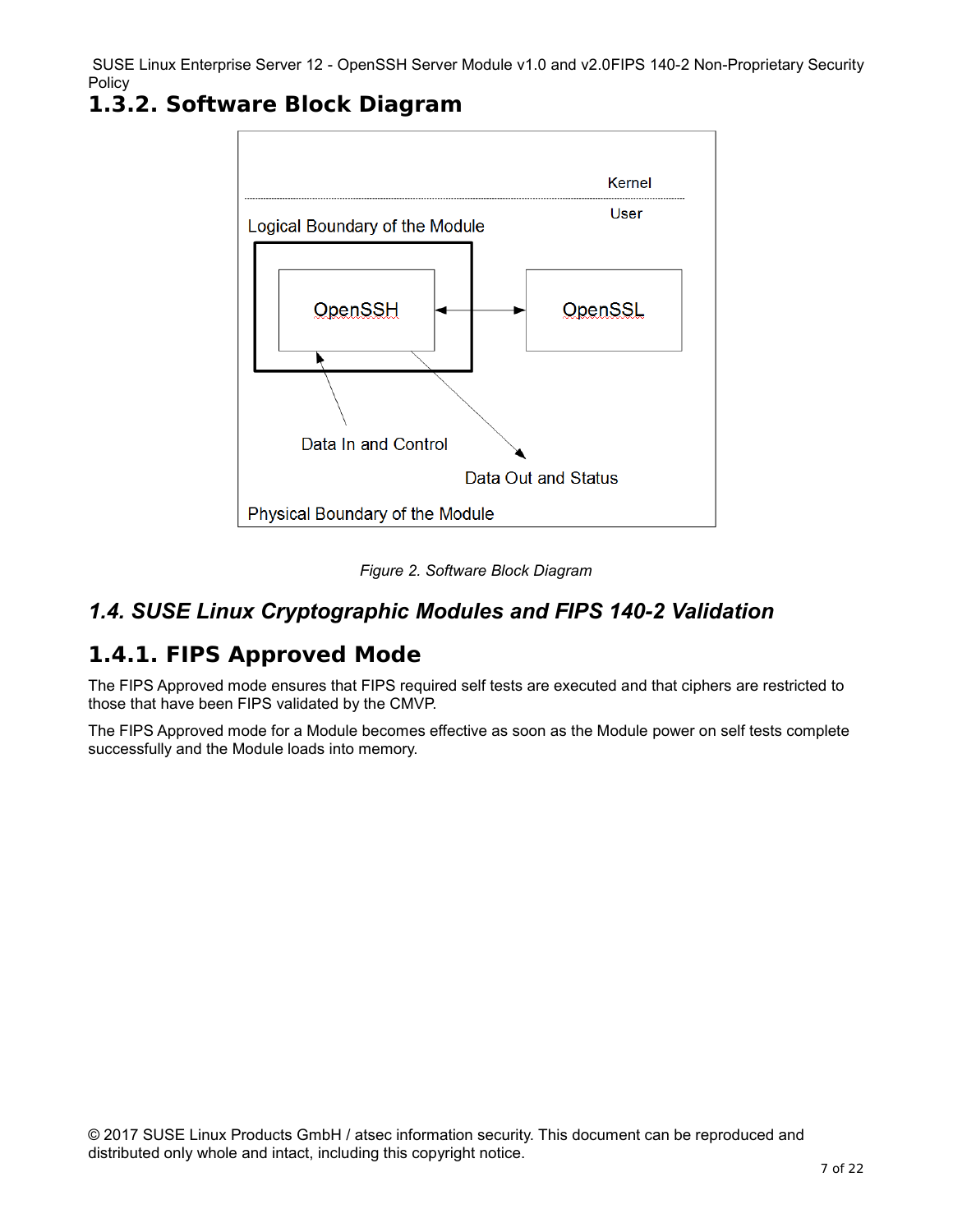# **2. Cryptographic Module Ports and Interfaces**

As a software-only module, the logical interfaces are of the most importance. For the purpose of the FIPS 140-2 validation, the logical interfaces of the software-only module can be mapped to the external physical ports of the hardware platform on which it runs as shown in the table below.

| <b>Module Logical</b><br><b>Interface</b> | <b>Description</b>                                                                                                                                                                                                        | Physical ports of the platform on<br>which the module runs |
|-------------------------------------------|---------------------------------------------------------------------------------------------------------------------------------------------------------------------------------------------------------------------------|------------------------------------------------------------|
| Data Input                                | Input parameters of the sshd command on the<br>command line with host key files in /etc/ssh,<br>~/.ssh/authorized keys, locally stored data, data via<br>SSHv2 channel, data via local or remote port-<br>forwarding port | Keyboard, Ethernet port                                    |
| Data Output                               | Output data returned by the sshd command                                                                                                                                                                                  | Display, Ethernet port                                     |
| Control Input                             | Invocation of the sshd command on the command<br>line or via the configuration file /etc/ssh/sshd config                                                                                                                  | Keyboard, Ethernet port                                    |
| <b>Status Output</b>                      | Status messages returned after the command<br>execution                                                                                                                                                                   | Display, Ethernet port                                     |
| Power Input                               | Physical power connector                                                                                                                                                                                                  | PC power supply port                                       |

*Table 7. Ports and Interfaces*

# **3. Roles, Services, and Authentication**

This section defines the roles, services, and authentication mechanisms and methods with respect to the applicable FIPS 140-2 requirements.

#### *3.1. Roles*

| <b>Role</b>    | Services (see list below)                                                                                                                  |
|----------------|--------------------------------------------------------------------------------------------------------------------------------------------|
| User           | Establish & Maintain SSH Session<br>Close SSH Session (Zeroize)<br>Terminate SSH Application (Zeroize)<br>Self-Tests<br><b>Show Status</b> |
| Crypto Officer | Installation<br>Configure SSH Server                                                                                                       |

*Table 8. Roles*

The User and Crypto Officer roles are implicitly assumed by the entity accessing services provided by the Module.

#### *3.2. Services*

The Module supports services that are available to users in the various roles. All of the services are described in detail in the Module's user documentation.

The following table lists the services available in FIPS Approved mode to the various roles, the cryptographic algorithms involved, and the access to the Approved cryptographic keys and CSPs resulting from services (please refer to Table 3 and 4 for Approved key sizes of the Approved algorithms and the algorithm certificates).

**R** – The item is read or referenced by the service.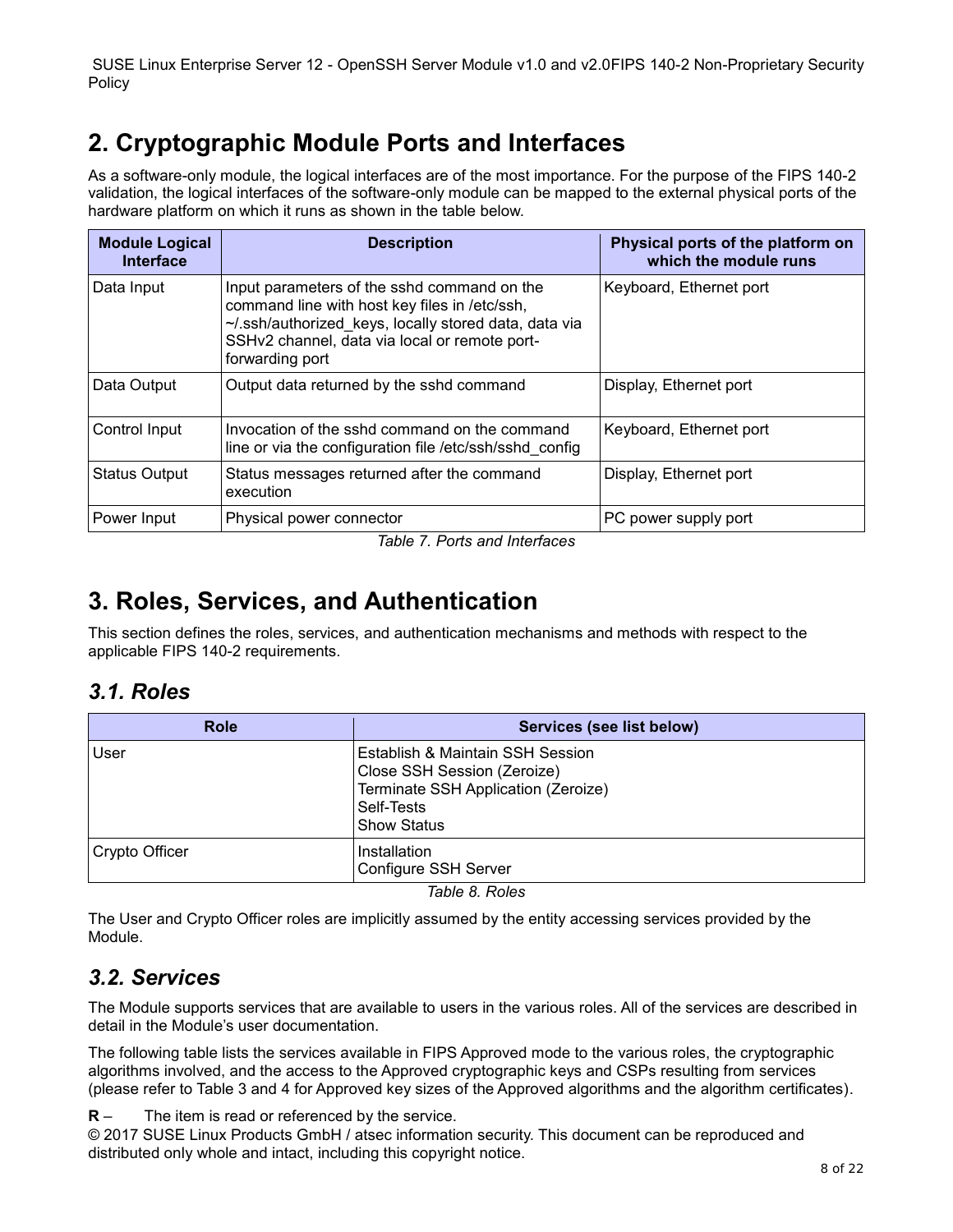- $W -$  The item is written or updated by the service.<br> $Z -$  The item is zeroized by the service.
- The item is zeroized by the service.

| <b>Service</b>                                | <b>Function</b>                                                                  | <b>Algorithm</b>                                                                           | <b>Cryptographic Keys and CSPs</b><br><b>Accessed</b>                                                                                                                                                         | <b>Access</b><br><b>Type</b><br>(RWZ) | <b>Role</b> |
|-----------------------------------------------|----------------------------------------------------------------------------------|--------------------------------------------------------------------------------------------|---------------------------------------------------------------------------------------------------------------------------------------------------------------------------------------------------------------|---------------------------------------|-------------|
| Establish &<br>Maintain<br><b>SSH</b>         | Encryption and<br>Decryption                                                     | AES, Triple-DES<br>(provided by the bound<br>OpenSSL module)                               | AES or Triple-DES session<br>encryption key                                                                                                                                                                   | <b>RW</b>                             | User        |
| Session                                       | Signature<br>Generation and<br>Verification                                      | RSA, ECDSA<br>(provided by the bound<br>OpenSSL module)                                    | Server's RSA or ECDSA private key<br>Server's RSA or ECDSA public key,<br>Client's RSA or ECDSA public key                                                                                                    | RWZ,<br><b>RW</b>                     |             |
|                                               | Message Digest                                                                   | <b>SHS</b><br>(provided by the bound<br>OpenSSL module)                                    | N/A                                                                                                                                                                                                           | N/A                                   |             |
|                                               | Message<br>Authentication<br>Code                                                | <b>HMAC</b><br>(provided by the bound<br>OpenSSL module)                                   | HMAC data authentication key                                                                                                                                                                                  | <b>RW</b>                             |             |
|                                               | Random<br>Number<br>Generation                                                   | SP800-90A DRBG<br>(provided by the bound<br>OpenSSL module)                                | DRBG seed and nonce                                                                                                                                                                                           | <b>RW</b>                             |             |
|                                               | Key Agreement                                                                    | Diffie-Hellman, EC<br>Diffie-Hellman<br>(provided by the bound<br>OpenSSL module)          | Diffie-Hellman private and public<br>components, EC Diffie-Hellman<br>private and public components                                                                                                           | <b>RW</b>                             |             |
|                                               | <b>Key Derivation</b>                                                            | SP800-135 Key<br>Derivation in SSH<br>(provided by the<br><b>OpenSSH Server</b><br>Module) | Session encryption and data<br>authentication keys                                                                                                                                                            | <b>RW</b>                             |             |
| Close SSH<br>Session                          | Zeroize                                                                          | None                                                                                       | AES or Triple-DES session<br>encryption key, HMAC data<br>authentication key, DRBG seed and<br>nonce, Diffie-Hellman private and<br>public components, EC Diffie-<br>Hellman private and public<br>components | Z                                     | User        |
| <b>Terminate</b><br><b>SSH</b><br>Application | Zeroize                                                                          | None                                                                                       | AES or Triple-DES session<br>encryption key, HMAC data<br>authentication key, DRBG seed and<br>nonce, Diffie-Hellman private and<br>public components, EC Diffie-<br>Hellman private and public<br>components | Z                                     | User        |
| Self-Tests                                    | Integrity test of<br>the OpenSSH<br>Server Module<br>invoked by<br>restarting it | <b>HMAC</b><br>(provided by the bound<br>OpenSSL module)                                   | HMAC-SHA-256 key                                                                                                                                                                                              | R                                     | User        |
| Show<br><b>Status</b>                         | Show status via<br>verbose mode                                                  | None                                                                                       | None                                                                                                                                                                                                          | N/A                                   | User        |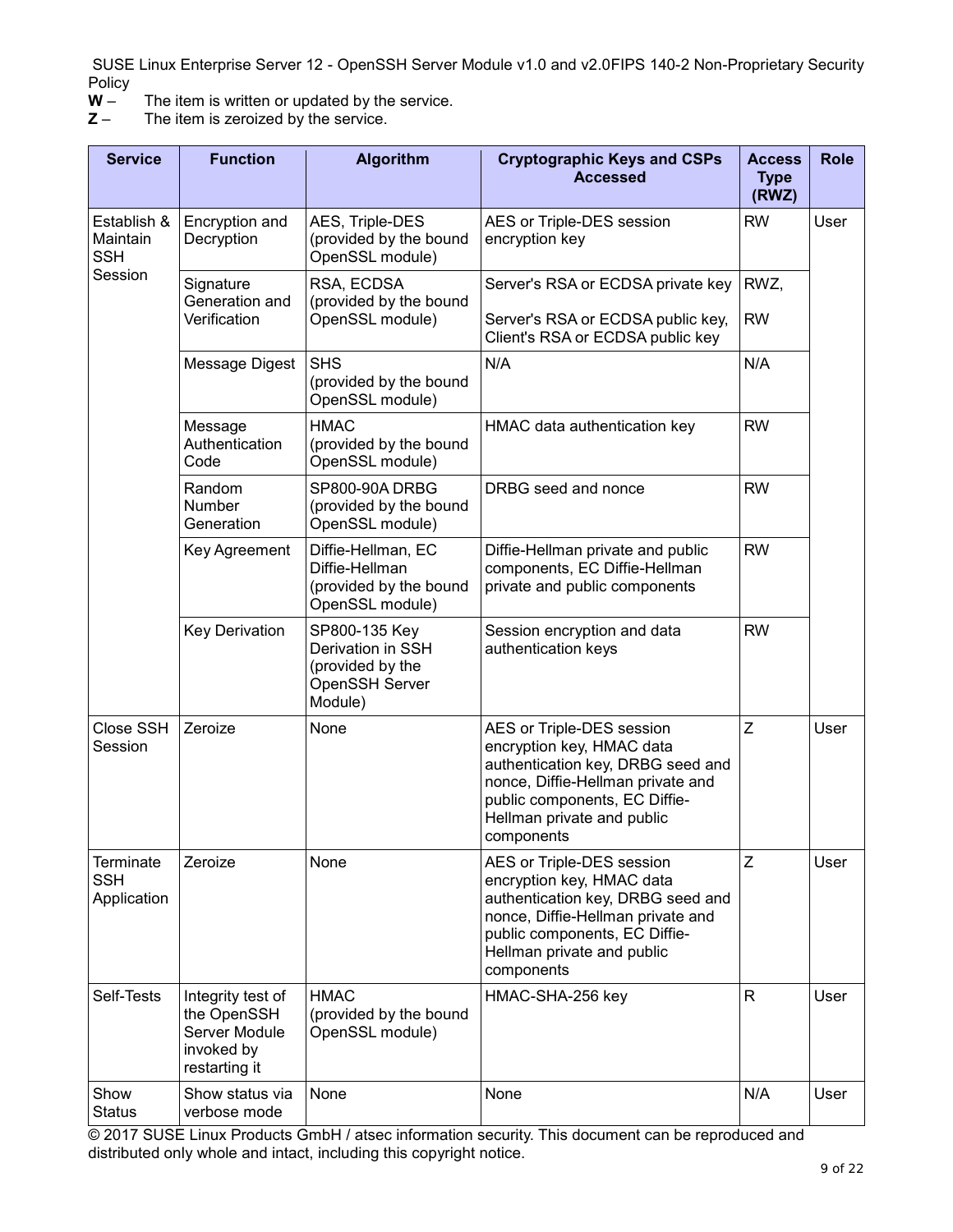| <b>Service</b>                 | <b>Function</b> | <b>Algorithm</b> | <b>Cryptographic Keys and CSPs</b><br><b>Accessed</b> | <b>Access</b><br><b>Type</b><br>(RWZ) | <b>Role</b>       |
|--------------------------------|-----------------|------------------|-------------------------------------------------------|---------------------------------------|-------------------|
|                                | and exit codes  |                  |                                                       |                                       |                   |
| Installation                   | None            | None             | None                                                  | N/A                                   | Crypto<br>Officer |
| Configure<br><b>SSH Server</b> | None            | None             | None                                                  | N/A                                   | Crypto<br>Officer |

*Table 9. Services available in FIPS Approved mode*

The following table lists the services available in non-Approved mode (please refer to Table 5 and 6 for non-Approved key sizes and usage of the non-Approved algorithms). The module enforces the separation of keys or CSPs between the Approved mode and non-Approved mode.

| <b>Service</b>                         | <b>Function</b>                          | <b>Algorithm</b>                                                                                                 | <b>Role</b> |
|----------------------------------------|------------------------------------------|------------------------------------------------------------------------------------------------------------------|-------------|
| Establish &<br>Maintain SSH<br>Session | <b>Encryption and Decryption</b>         | AES, Triple-DES, DES, Blowfish, CAST, RC4<br>(provided by the bound OpenSSL module)                              | User        |
|                                        |                                          | ChaCha <sub>20</sub><br>(provided by the OpenSSH Server Module)                                                  |             |
|                                        | Signature Generation and<br>Verification | RSA, ECDSA, DSA<br>(provided by the bound OpenSSL module; please<br>refer to Table 5 for non-Approved key sizes) |             |
|                                        |                                          | Ed25519<br>(provided by the OpenSSH Server Module)                                                               |             |
|                                        | Message Digest                           | SHS, MD5, RIPEMD160<br>(provided by the bound OpenSSL module)                                                    |             |
|                                        | Message Authentication Code              | <b>HMAC</b><br>(provided by the bound OpenSSL module)                                                            |             |
|                                        |                                          | Poly1305, UMAC<br>(provided by the OpenSSH Server Module)                                                        |             |
|                                        | <b>Random Number Generation</b>          | <b>SP800-90A DRBG</b><br>(provided by the bound OpenSSL module)                                                  |             |
|                                        | Key Agreement                            | Diffie-Hellman, EC Diffie-Hellman<br>(provided by the bound OpenSSL module)                                      |             |
|                                        |                                          | Curve25519-based ECDH<br>(provided by the OpenSSH Server Module)                                                 |             |
|                                        | <b>Key Derivation</b>                    | SP800-135 Key Derivation in SSH<br>(provided by the OpenSSH Server Module)                                       |             |
| Close SSH<br>Session                   | Zeroize                                  | None                                                                                                             | User        |
| <b>Terminate</b><br><b>SSH</b>         | Zeroize                                  | None                                                                                                             | User        |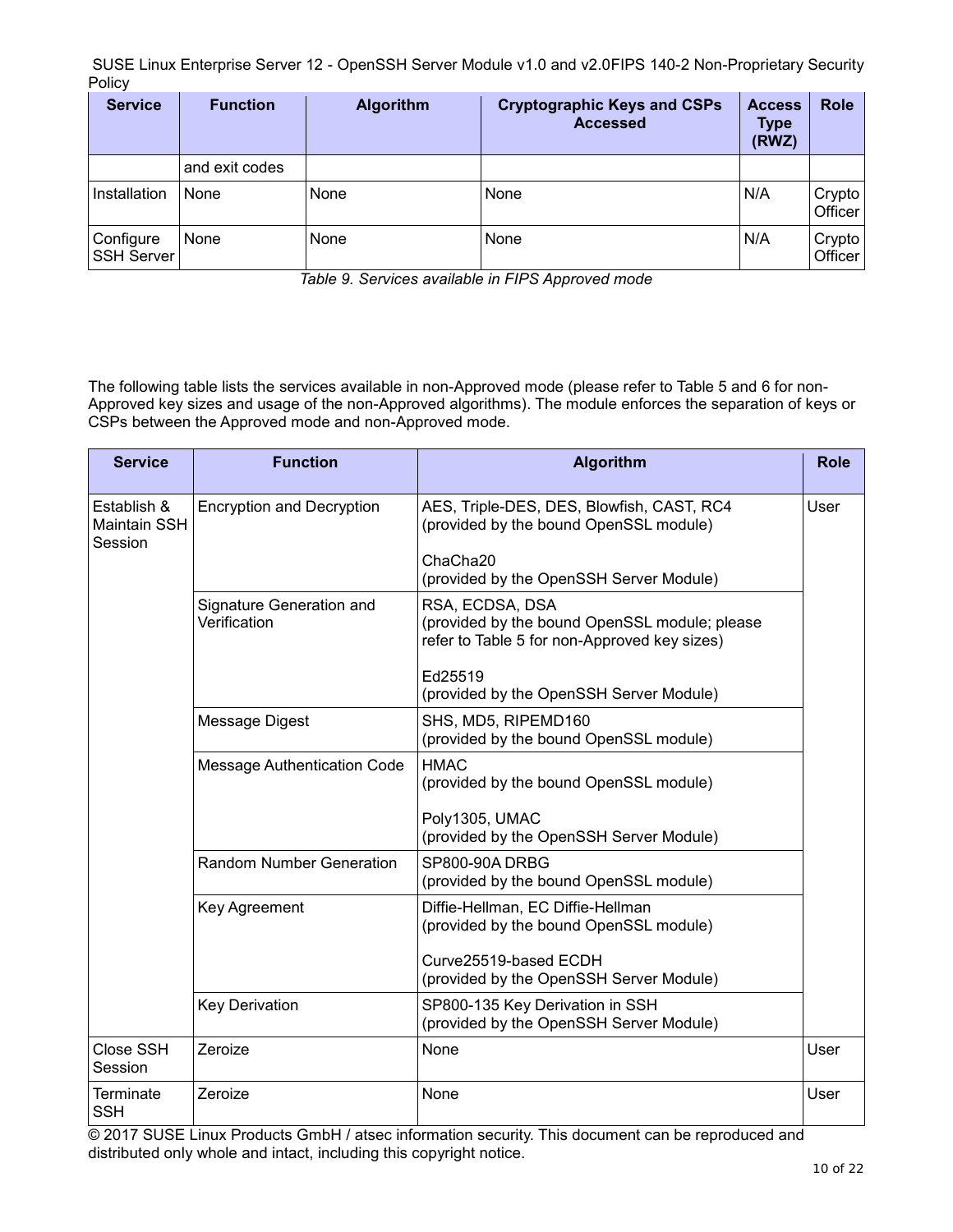| <b>Service</b>                 | <b>Function</b>                                                            | <b>Algorithm</b>                                      | <b>Role</b>       |
|--------------------------------|----------------------------------------------------------------------------|-------------------------------------------------------|-------------------|
| Application                    |                                                                            |                                                       |                   |
| Self-Tests                     | Integrity test of the OpenSSH<br>Server Module invoked by<br>restarting it | <b>HMAC</b><br>(provided by the bound OpenSSL module) | User              |
| <b>Show Status</b>             | Show status via verbose mode<br>and exit codes                             | None                                                  | User              |
| Installation                   | None                                                                       | None                                                  | Crypto<br>Officer |
| Configure<br><b>SSH Server</b> | None                                                                       | None                                                  | Crypto<br>Officer |

*Table 9A. Services available in non-Approved mode*

# **3.2.1. Operator Authentication**

At security level 1, authentication is neither required nor employed. The role is implicitly assumed on entry.

#### *3.3. Mechanism and Strength of Authentication*

At security level 1, authentication is not required.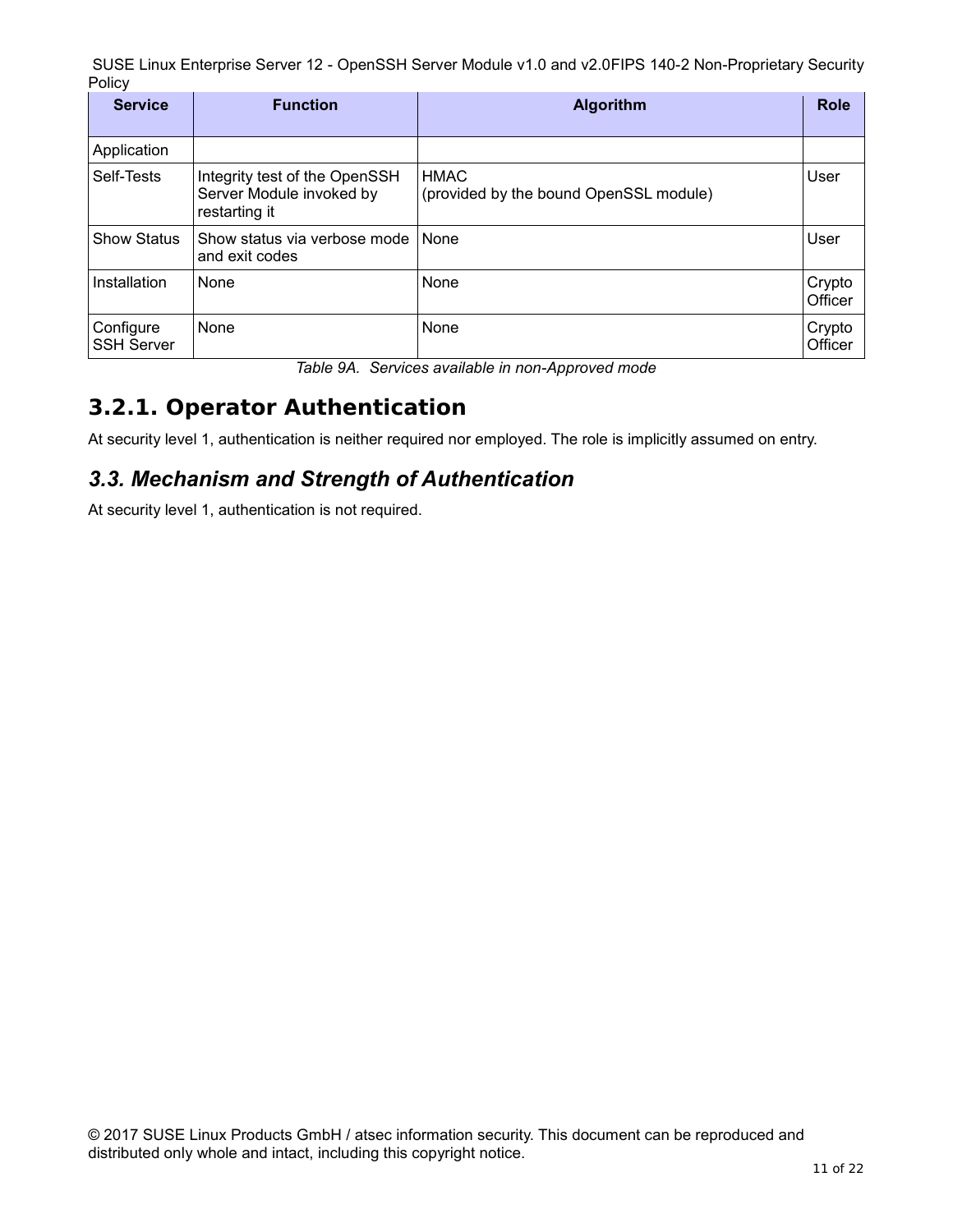# **4. Physical Security**

This Module is comprised of software only and thus does not claim any physical security.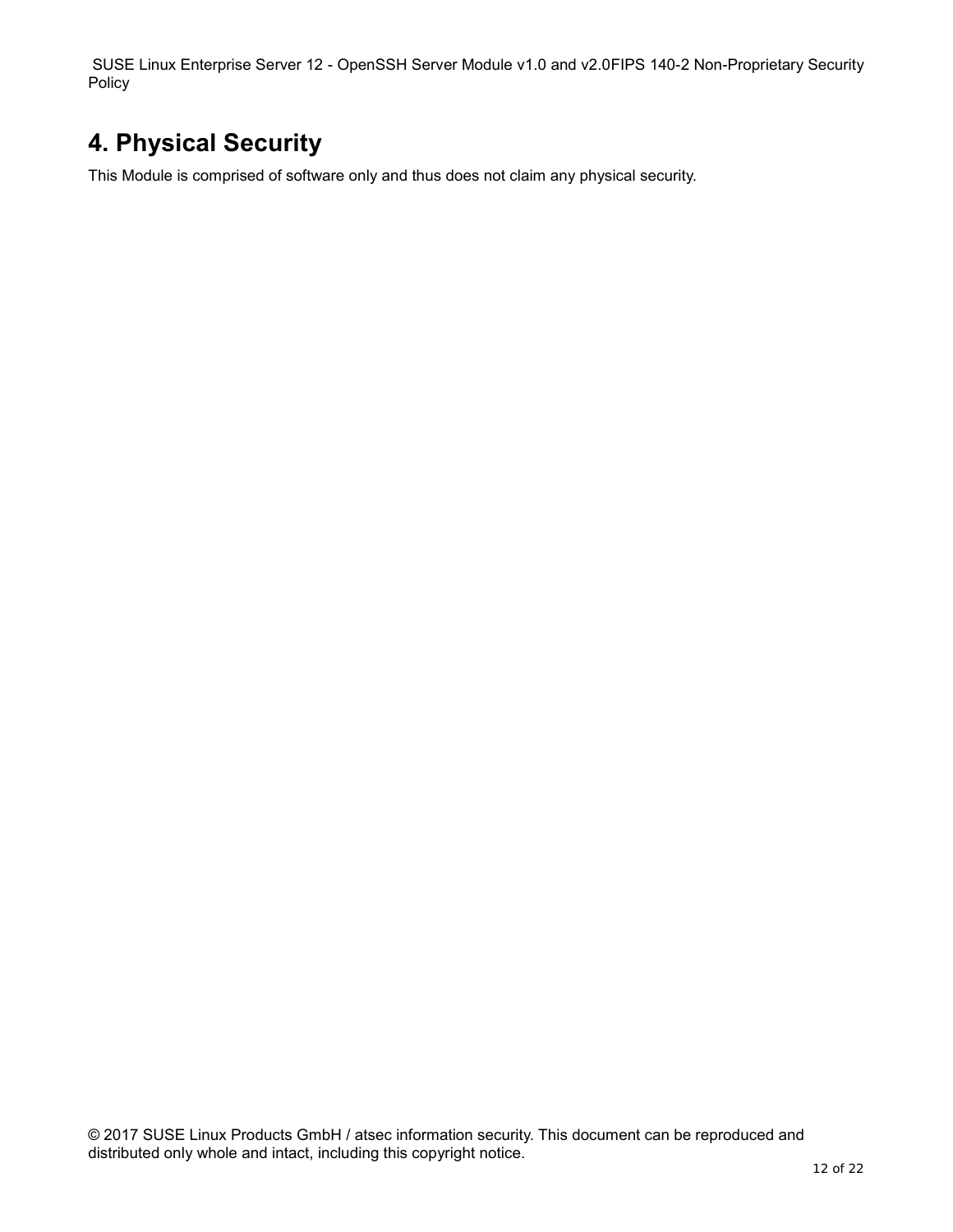# **5. Operational Environment**

This Module will operate in a modifiable operational environment per the FIPS 140-2 definition.

#### *5.1. Policies*

The operating system shall be restricted to a single operator mode of operation (i.e., concurrent operators are explicitly excluded).

The operator that makes use of the cryptographic module is the single user, even when the application is serving multiple clients.

In the FIPS Approved mode, the ptrace(2) system call, the debugger (gdb(1)) and strace(1) shall not be used. In addition, other tracing mechanisms offered by the Linux environment, such as ftrace or systemtap shall not be used.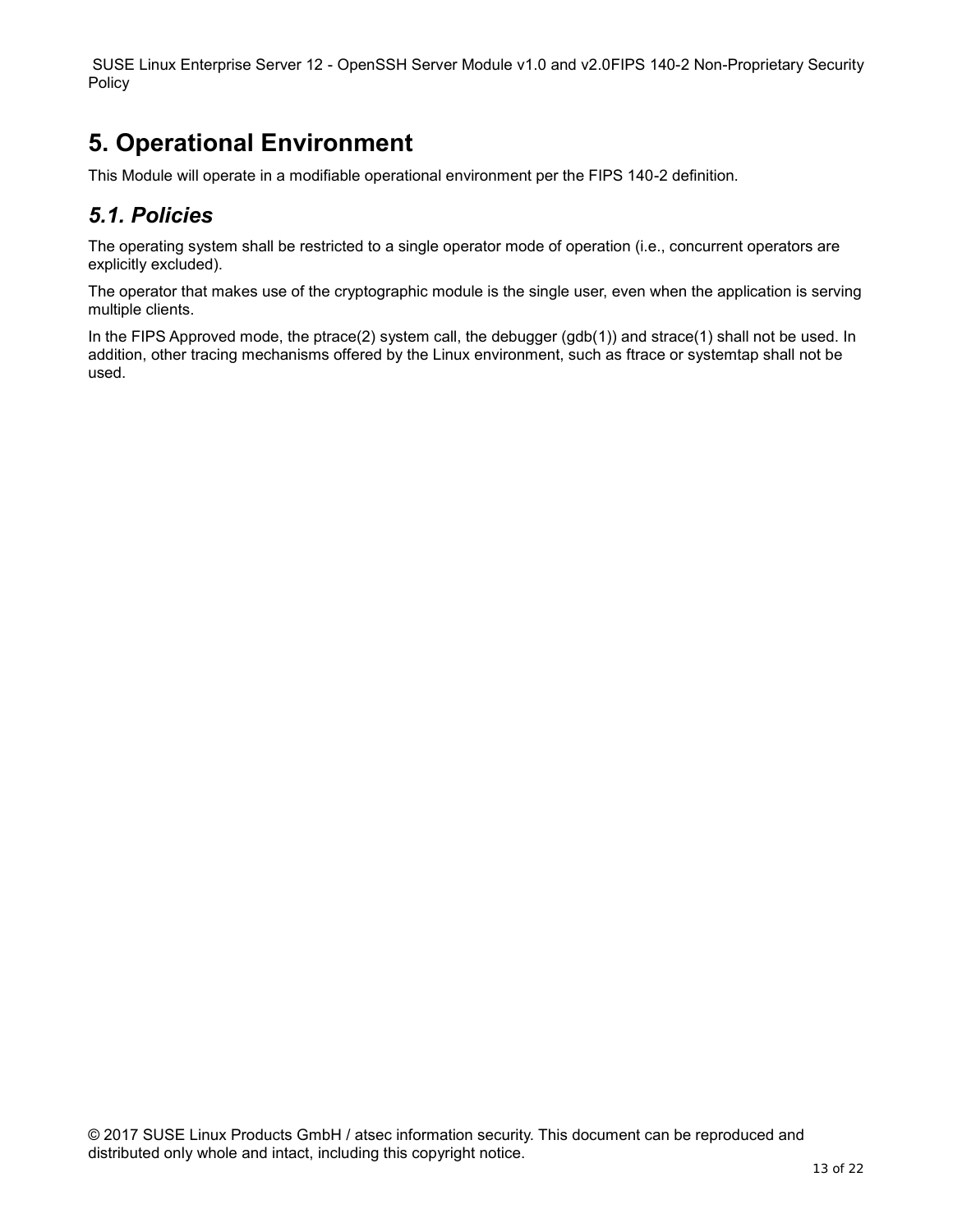# **6. Cryptographic Key Management**

The following table identifies the cryptographic keys and Critical Security Parameters (CSPs) used within the Module. Cryptographic keys and CSPs are never output from the Module in plaintext. An Approved key generation method is used to generate keys and CSPs.

### *6.1. Key Life Cycle Table*

| <b>Key</b>                                                   | <b>Type</b>                                  | <b>Generation</b>                                             | Establishment   Access by Entry and                                                                                   | <b>Service</b>                         | <b>Output</b><br><b>Method</b>           | <b>Storage</b>                                                                | <b>Zeroization</b>                                                                |
|--------------------------------------------------------------|----------------------------------------------|---------------------------------------------------------------|-----------------------------------------------------------------------------------------------------------------------|----------------------------------------|------------------------------------------|-------------------------------------------------------------------------------|-----------------------------------------------------------------------------------|
| Server<br>Private Keys   keys                                | RSA or ECDSA N/A                             |                                                               | N/A                                                                                                                   | Establish &<br>Maintain SSH<br>Session | N/A                                      | Persistently stored<br>in plaintext:<br>temporarily stored<br>in volatile RAM | Immediately after<br>each use                                                     |
| Server<br>Public Keys<br>(not a CSP)                         | RSA or ECDSA N/A<br>keys                     |                                                               | N/A                                                                                                                   | Establish &<br>Maintain SSH<br>Session | Exported                                 | Persistently stored<br>in plaintext;<br>temporarily stored<br>in volatile RAM | N/A                                                                               |
| <b>Client Public</b><br>Keys (not a<br>CSP)                  | RSA or ECDSA N/A<br>keys                     |                                                               | N/A                                                                                                                   | Establish &<br>Maintain SSH<br>Session | Imported                                 | Persistently stored<br>in plaintext;<br>temporarily stored<br>in volatile RAM | N/A                                                                               |
| Session<br>Data<br>Authenticatio 256. or<br>n Keys           | HMAC-SHA-1,<br>HMAC-SHA-<br>HMAC-SHA-<br>512 | N/A                                                           | Established during<br>the SSH handshake<br>through Diffie-<br>Hellman/EC Diffie-<br>Hellman and SP<br>800-135 SSH KDF | Establish &<br>Maintain SSH<br>Session | N/A                                      | Temporarily stored<br>in volatile RAM                                         | Close SSH<br>Session or<br><b>Terminate SSH</b><br>Application                    |
| Session<br>Encryption<br>Keys                                | AES or Triple-<br><b>DES</b>                 | N/A                                                           | Established during<br>the SSH handshake<br>through Diffie-<br>Hellman/EC Diffie-<br>Hellman and SP<br>800-135 SSH KDF | Establish &<br>Maintain SSH<br>Session | N/A                                      | Temporarily stored<br>in volatile RAM                                         | Close SSH<br>Session or<br>Terminate SSH<br>Application                           |
| Software<br>Integrity Key 256                                | HMAC-SHA-                                    | N/A                                                           | N/A                                                                                                                   | Self-Test                              | N/A                                      | Stored in plaintext<br>as part of the<br>module                               | Close SSH<br>Session or<br><b>Terminate SSH</b><br>Application                    |
| Diffie-<br>Hellman<br>private and<br>public<br>components    | Diffie-Hellman                               | SP 800-90A<br>DRBG provided<br>by the bound<br>OpenSSL module | N/A                                                                                                                   | Establish &<br>Maintain SSH<br>Session | N/A                                      | Temporarily stored<br>in volatile RAM                                         | Close SSH<br>Session or<br>Terminate SSH<br>Application                           |
| EC Diffie-<br>Hellman<br>private and<br>public<br>components | <b>EC Diffie-</b><br>Hellman                 | SP 800-90A<br>DRBG provided<br>by the bound<br>OpenSSL module | N/A                                                                                                                   | Establish &<br>Maintain SSH<br>Session | N/A                                      | Temporarily stored<br>in volatile RAM                                         | Close SSH<br>Session or<br>Terminate SSH<br>Application                           |
| DRBG seed                                                    | SP 800-90A<br><b>DRBG</b>                    | N/A                                                           | N/A                                                                                                                   | Establish &<br>Maintain SSH<br>Session | N/A<br>(provided by<br>/dev/urando<br>m) | Temporarily stored<br>in volatile RAM                                         | N/A (Termination<br>of the SSH<br>application where<br>OpenSSL<br>zeroizes seed)  |
| <b>DRBG</b><br>nonce                                         | SP 800-90A<br>DRBG                           | N/A                                                           | N/A                                                                                                                   | Establish &<br>Maintain SSH<br>Session | N/A<br>(provided by<br>/dev/urando<br>m) | Temporarily stored<br>in volatile RAM                                         | N/A (Termination<br>of the SSH<br>application where<br>OpenSSL<br>zeroizes nonce) |

*Table 10. Key Life Cycle*

Notes: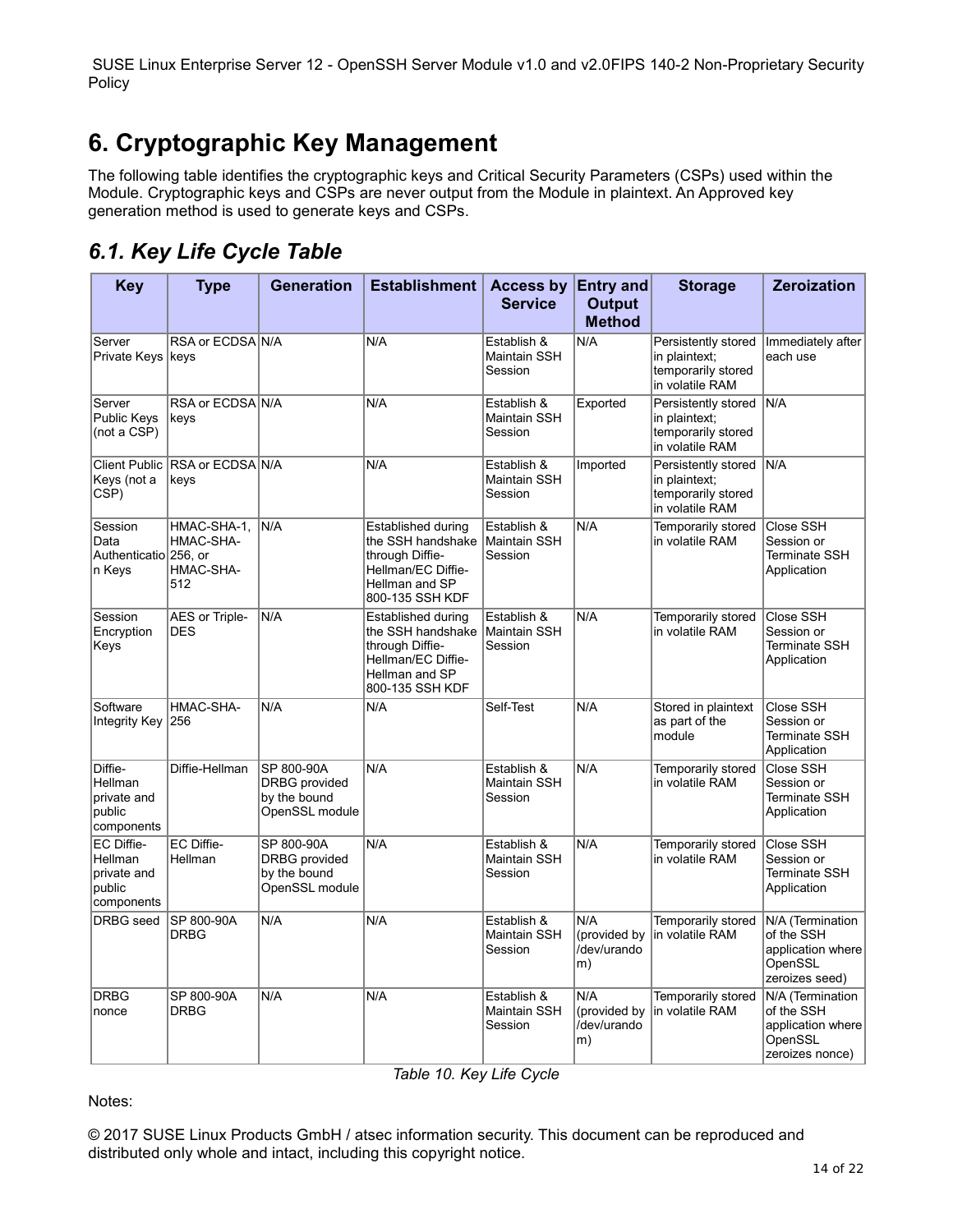The Module ships without containing any keys and CSPs. When the Module is configured, the Crypto Officer can prevent a man-in-the-middle attack by confirming the user key is correct before storing the key in the  $\sim$ /.ssh/authorized keys. Users may also perform this operation on keys stored in their home directory.

The only key management operations during initial configuration include generating the server's public-private key pair, which is out of scope for this validation.

The server public key is only sent to the client and the Module does not use it for cryptographic purposes.

Diffie-Hellman or EC Diffie-Hellman key agreement is invoked at the beginning of a session as well as after each 1 GB of data transfers or after 1 hour of operation through that session, whichever occurs first.

Persistently stored secret and private keys are out of scope, but may be zeroized by using a FIPS140-2 approved mechanism to clear data on hard disks.

#### *6.2. Key Zeroization*

For volatile memory, memset is included in deallocation operations. There are no restrictions when zeroizing any cryptographic keys and CSPs. The OpenSSH Server Module calls the appropriate destruction functions from the OpenSSL module API.

#### *6.3. Random Number Generation*

The Module uses a FIPS-Approved, SP 800-90A compliant Deterministic Random Bit Generator (known as SP 800-90A DRBG). It is provided by the SUSE Linux Enterprise Server 12 - OpenSSL Module v2.0 and v3.0, to which this OpenSSH Server Module is bound. It is seeded by the Linux kernel.

The Linux kernel offers /dev/urandom as a source of random numbers for seeding the DRBG. The Linux kernel initializes these pseudo device at system startup.

When the environment variable of SSH\_USE\_STRONG\_RNG is used, the seed source of /dev/random is selected. This environment variable must have a positive integer greater than or equal to 6 to be honored. That integer value specifies the number of bytes obtained from /dev/random and mixed into the DRBG state via the OpenSSL RNG RAND\_add API call. This variable can be set in /etc/sysconfig/sshd as this file is sourced by the sshd start script.

For the details of SP 800-90A DRBG implementation in the OpenSSL module and its seed sources, please refer to the SUSE Linux Enterprise Server 12 - OpenSSL Module v2.0 and v3.0 FIPS 140-2 Security Policy, Section 6.1, "Random Number Generation."

The OpenSSL module performs Continuous Random Number Generation Test (CRNGT) on the output of the SP 800-90A DRBG to ensure that consecutive random numbers do not repeat. The CRNGT on the random numbers for seeding the DRBG is performed by the kernel.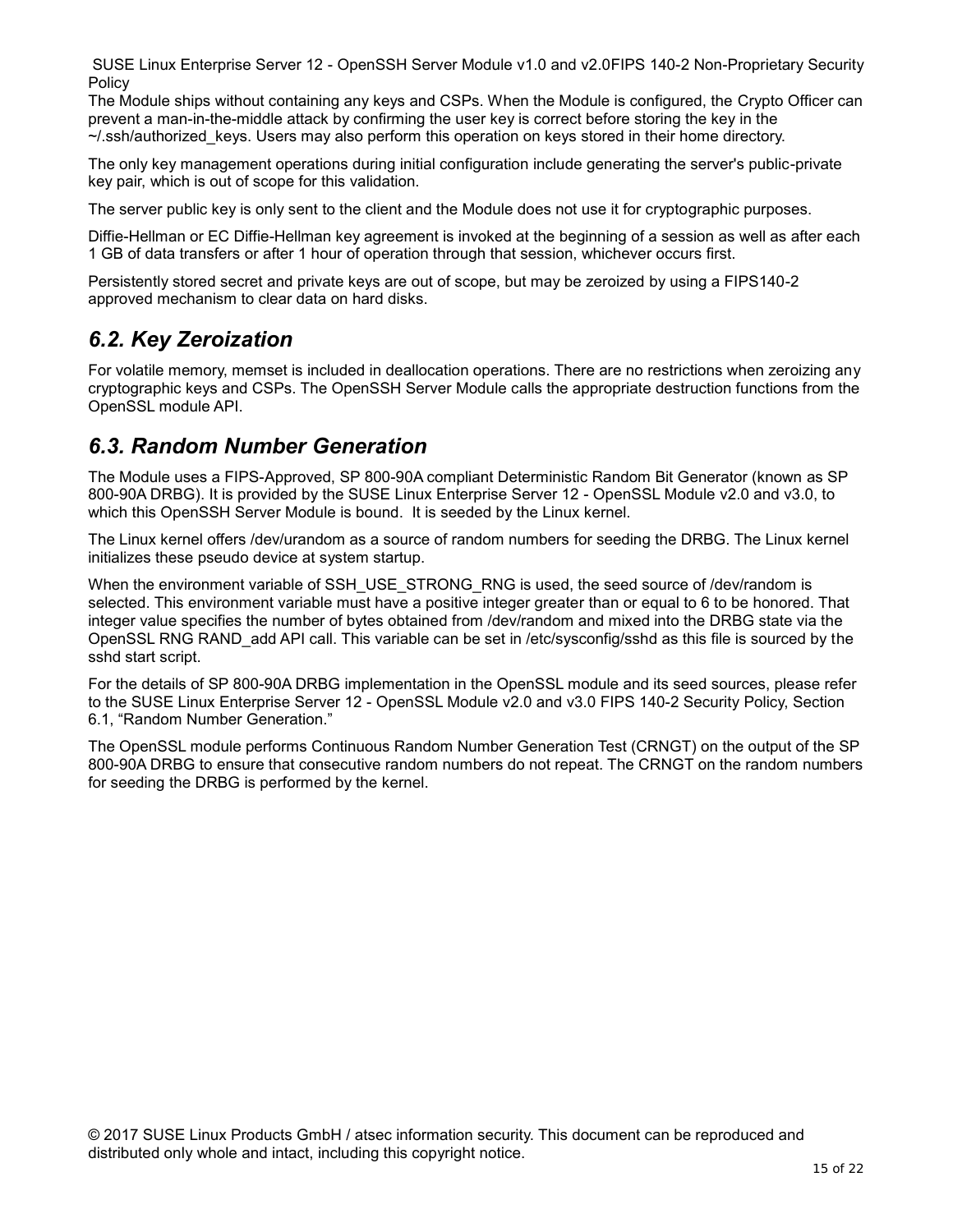# **7. Electromagnetic Interference/Electromagnetic Compatibility (EMI/EMC)**

The test platform that runs the Module meets the requirements of 47 CFR FCC PART 15, Subpart B, Class A (Business use).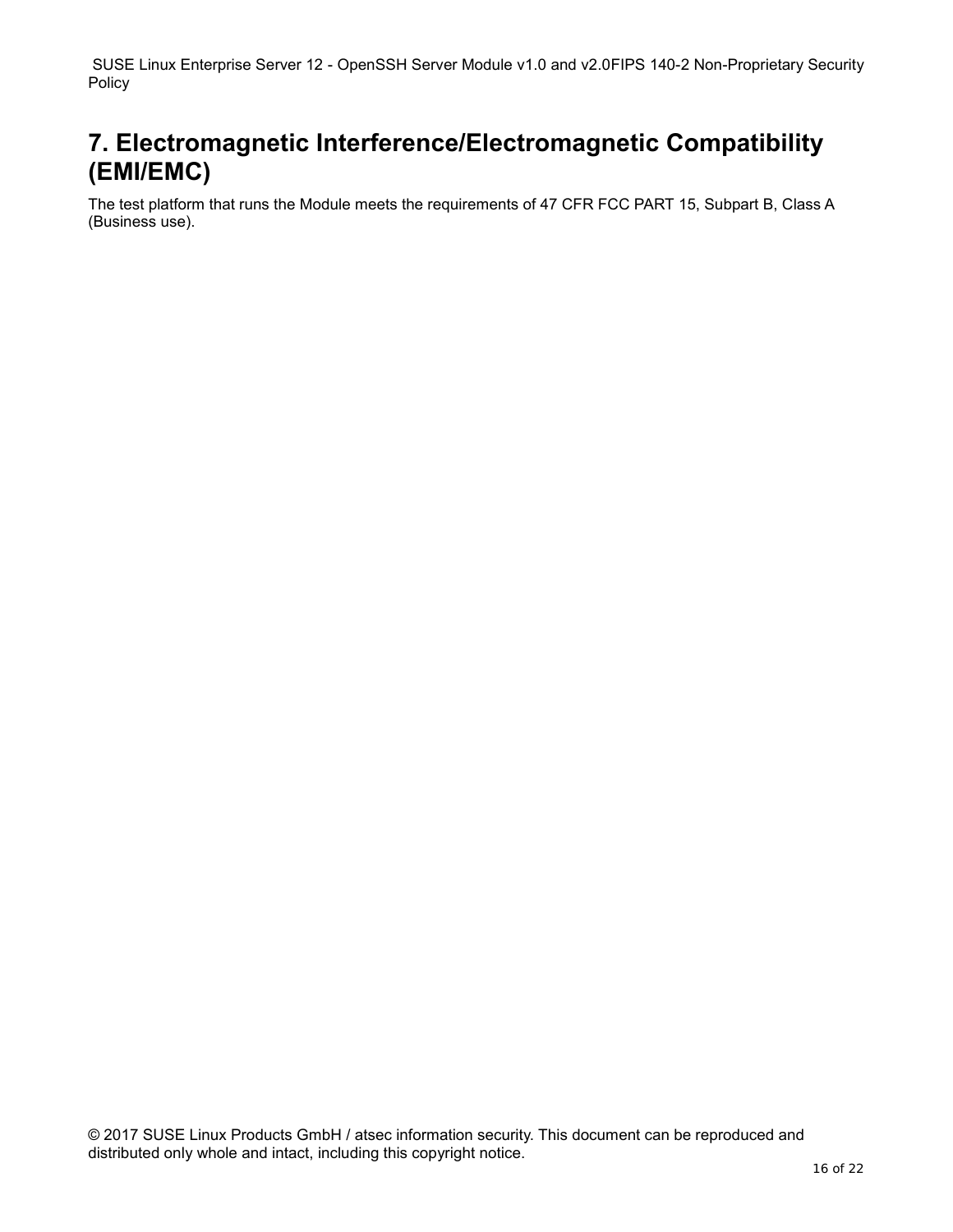# **8. Self Tests**

FIPS 140-2 requires that the Module performs self tests to ensure the integrity of the module and the correctness of the cryptographic functionality at startup. In addition, some functions require continuous verification of function, such as the random number generator. All of these tests are listed and described in this section.

### *8.1. Power-Up Tests*

No operator intervention is required during the running of the self tests. Input, output and cryptographic functions cannot be performed while the Module is in a self-test or error state. If the power-up self-tests fail, subsequent calls to the Module will also fail – thus no further cryptographic operation is possible.

See section 9.3 for descriptions of possible self test errors and recovery procedures.

The power-up and conditional self tests of the cryptographic algorithms are entirely performed by the bound OpenSSL module.

# **8.1.1. Software Integrity Test Details**

The OpenSSH Server Module checks its integrity automatically at startup. It uses the HMAC-SHA-256 algorithm (provided by the OpenSSL module) to calculate the HMAC value of the OpenSSH server application binary file and then compares the value with the value stored in the HMAC integrity verification file. If the two values match, the module passes the integrity test. Otherwise, it fails the integrity test.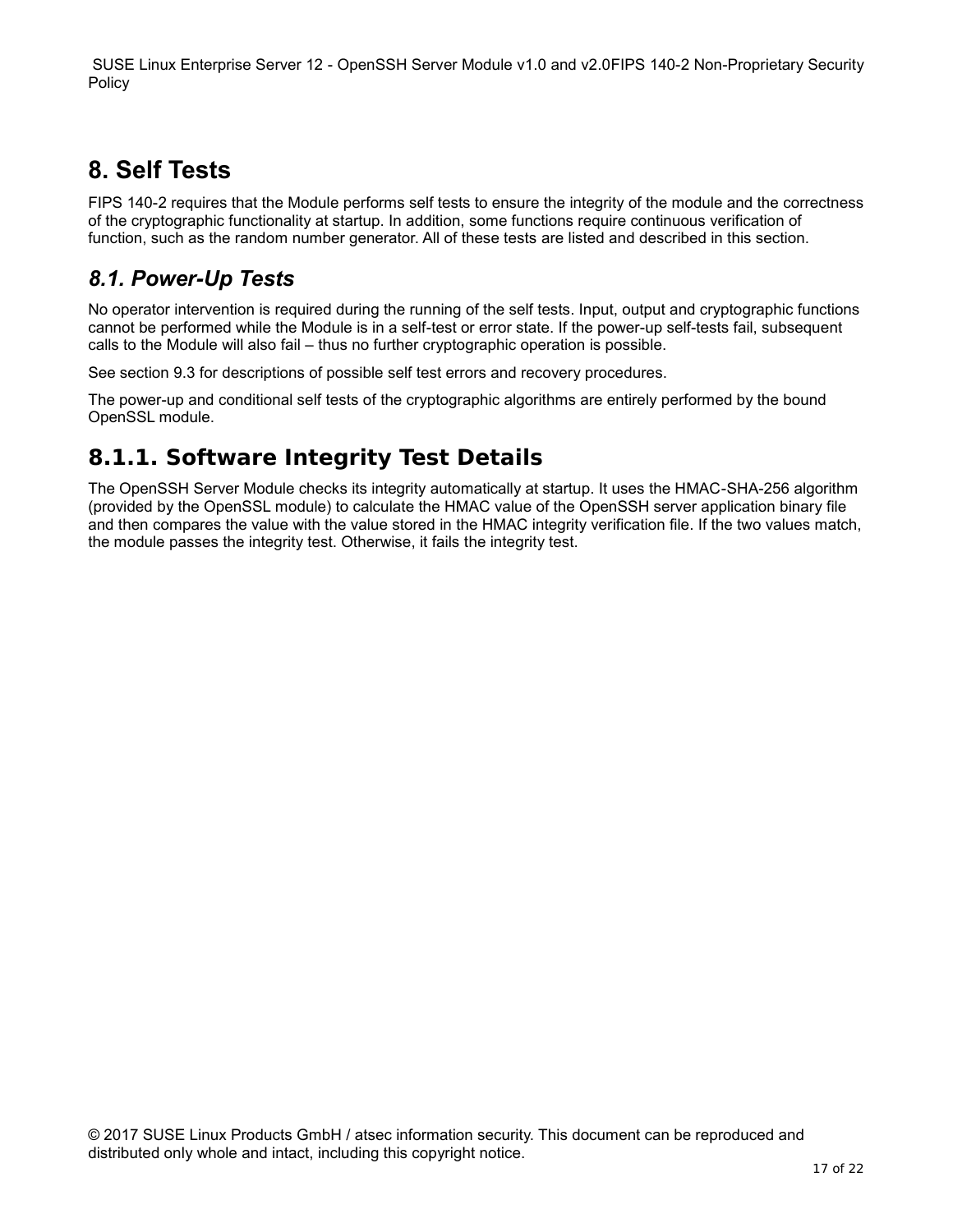# **9. Guidance**

NOTE: The Module requires that a copy of a FIPS 140-2 validated version of the SUSE Linux Enterprise Server 12 - OpenSSL Module v2.0 or v3.0 be installed on the same operational environment.

### *9.1. Crypto Officer Guidance*

The version of the RPMs containing the validated module is stated in section 1, above. The integrity of the RPM is automatically verified during the installation and the crypto officer shall not install the RPM file if the RPM tool indicates an integrity error. In addition, the OpenSSL module referenced in section 1 must be installed according to its Security Policy.

The RPM package of the Module can be installed by standard tools recommended for the installation of RPM packages on a SUSE Linux system.

To bring the module into FIPS Approved mode, perform the following:

1. Install the dracut-fips package:

# zypper install dracut-fips

2. Recreate the INITRAMFS image:

# dracut -f

After regenerating the initrd, the crypto officer has to append the following string to the kernel command line by changing the setting in the boot loader:

fips=1

After editing the configuration file, please run the following command to change the setting in the boot loader:

grub2-mkconfig -o /boot/grub2/grub.cfg

If /boot or /boot/efi resides on a separate partition, the kernel parameter boot=<partition of /boot or /boot/efi> must be supplied. The partition can be identified with the command "df /boot" or "df /boot/efi" respectively. For example:

| \$ df /boot |           |       |           |           |                 |
|-------------|-----------|-------|-----------|-----------|-----------------|
| Filesystem  | 1K-blocks | Used  | Available |           | Use% Mounted on |
| /dev/sda1   | 233191    | 30454 | 190296    | 14% /boot |                 |

The partition of /boot is located on /dev/sda1 in this example. Therefore, the following string needs to be appended to the kernel command line:

"boot=/dev/sda1"

Reboot to apply these settings.

In addition to the configuration of the kernel, the OpenSSH server configuration should contain the following rules:

- Either no "Ciphers" option or the option with a subset out of "aes128-ctr, aes192-ctr, aes256-ctr, aes128 gcm@openssh.com, aes256-gcm@openssh.com, aes128-cbc, 3des-cbc, aes192-cbc, aes256-cbc, rijndael-cbc@lysator.liu.se" - please note that any other cipher option is not allowed by the OpenSSH Server Module in FIPS Approved mode.
- Either no "MACs" option or the option with a subset out of "hmac-sha1-etm@openssh.com, hmac-sha2- 256-etm@openssh.com, hmac-sha2-512-etm@openssh.com, hmac-sha1, hmac-sha2-256, hmac-sha2- 512" – please note that any other MAC option is not allowed by the OpenSSH Server Module in FIPS Approved mode.
- Either no "KexAlgorithms" options or the option with a subset out of "diffie-hellman-group14-sha1, diffiehellman-group-exchange-sha1, diffie-hellman-group-exchange-sha256, ecdh-sha2-nistp256, ecdh-sha2-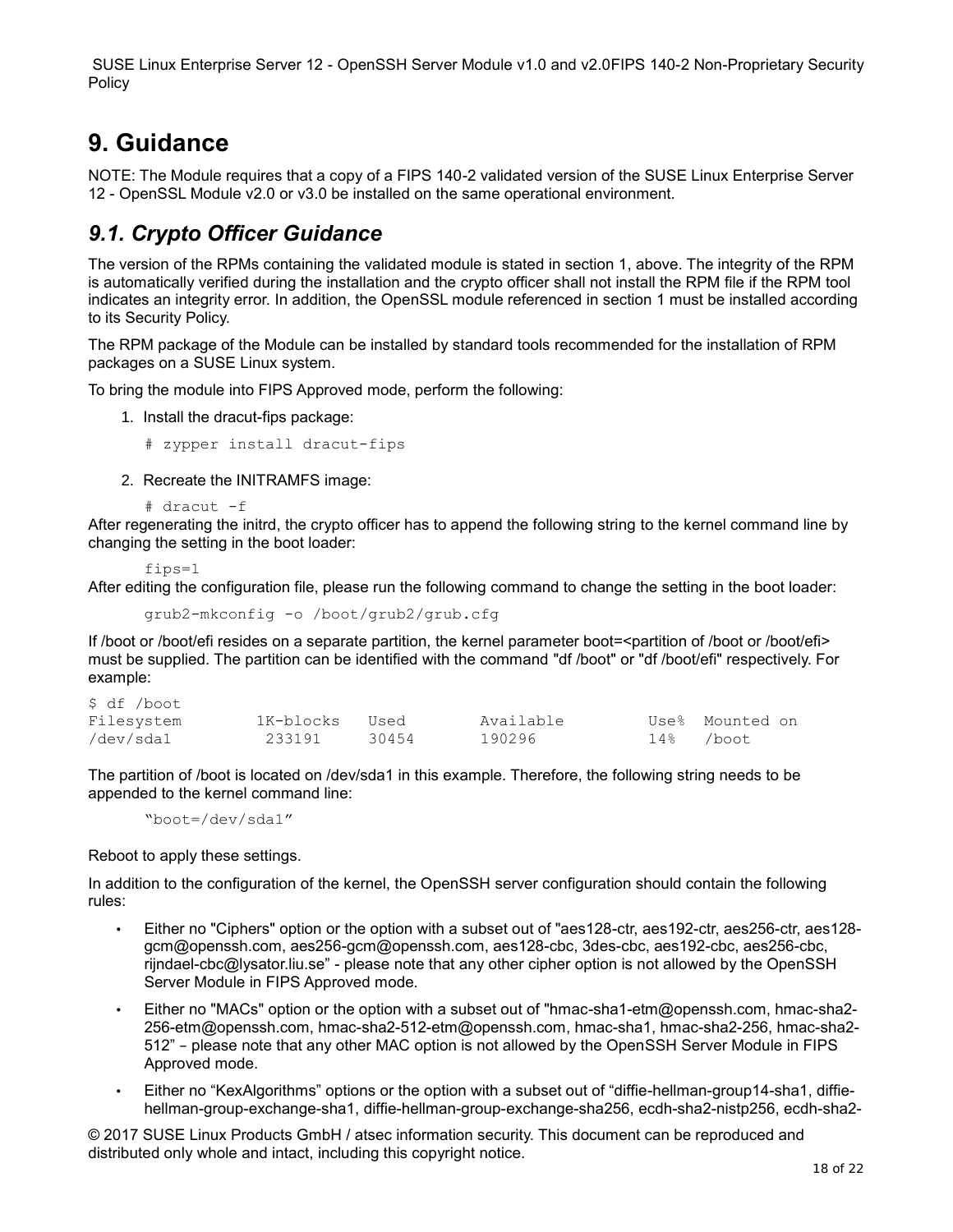nistp384, ecdh-sha2-nistp521" - please note that any other KexAlgorithms option is not allowed by the OpenSSH Server Module in FIPS Approved mode.

- "Protocol 2" must be specified please note that protocol version 1 is disabled in FIPS Approved mode.
- Remove or do not configure DSA host keys as OpenSSH only supports 1024 bit DSA keys which is disallowed according to SP 800-131A. The crypto office should inform the user not to use DSA keys for user authentication.
- Remove or do not configure Ed25519 host keys as Ed25519 keys are not allowed in FIPS Approved mode. The crypto office should inform the user to not use Ed25519 keys for user authentication.
- When re-generating RSA host keys, the crypto officer should generate RSA keys with a size of 2048 bit or 3072 bit according to SP 800-131A. The crypto officer should inform the user not to use RSA keys with key sizes other than 2048 bits or 3072 bits.

Restart the OpenSSH server application (sshd) or a SIGHUP signal should be sent to the sshd for changes to take effect.

At least one server key pair must be configured before using the Module. If the server keys have not been previously set up, the key pairs must be generated by calling ssh-keygen via the start script.

To prevent man-in-the-middle attacks, either the relevant public key of the server must be configured in each client connecting to the server, or users operating a SSH client must verify the key fingerprint from a trusted source when connecting to the server.

### **9.1.1 Configuration Changes and FIPS Approved Mode**

Use care whenever making configuration changes that could potentially prevent access to the fips\_enabled flag (fips=1) in the file /proc/sys/crypto/fips\_enabled. If the Module does not detect this flag during initialization, it does not enable the FIPS Approved mode.

#### *9.2. User Guidance*

Use the 'systemctl start sshd' command to start the OpenSSH server.

This Module is used by connecting to it with a ssh client. See the documentation of the client, e.g. the OpenSSH Client Cryptographic Module Security Policy and the sshd(1) man page, for more information.

#### *9.3. Handling Self Test Errors*

OpenSSL self test failures will prevent the OpenSSH Server Module from operating. See the Guidance section in the SUSE Linux Enterprise Server 12 - OpenSSL Module v2.0 or v3.0 FIPS 140-2 Security Policy for instructions on handling OpenSSL self test failures.

The OpenSSH Server Module self test only consists of the software integrity test. If the integrity test fails, the Module enters an error state. The only recovery from this type of failure is to reload the SUSE Linux Enterprise Server 12 - OpenSSH Server Module. If you downloaded the software, verify the package hash to confirm a proper download.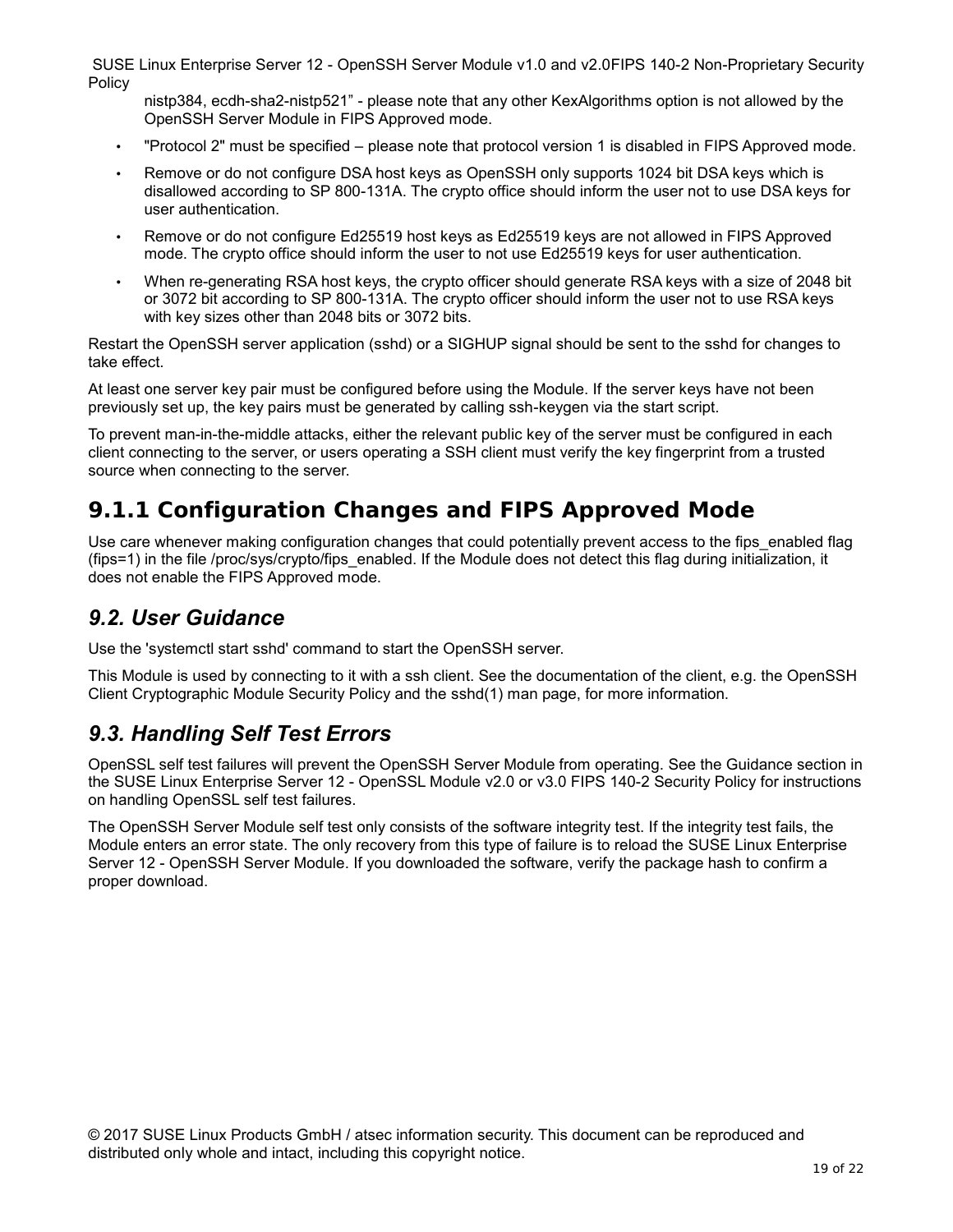# **10. Mitigation of Other Attacks**

The cryptographic Module is not designed to mitigate any specific attacks.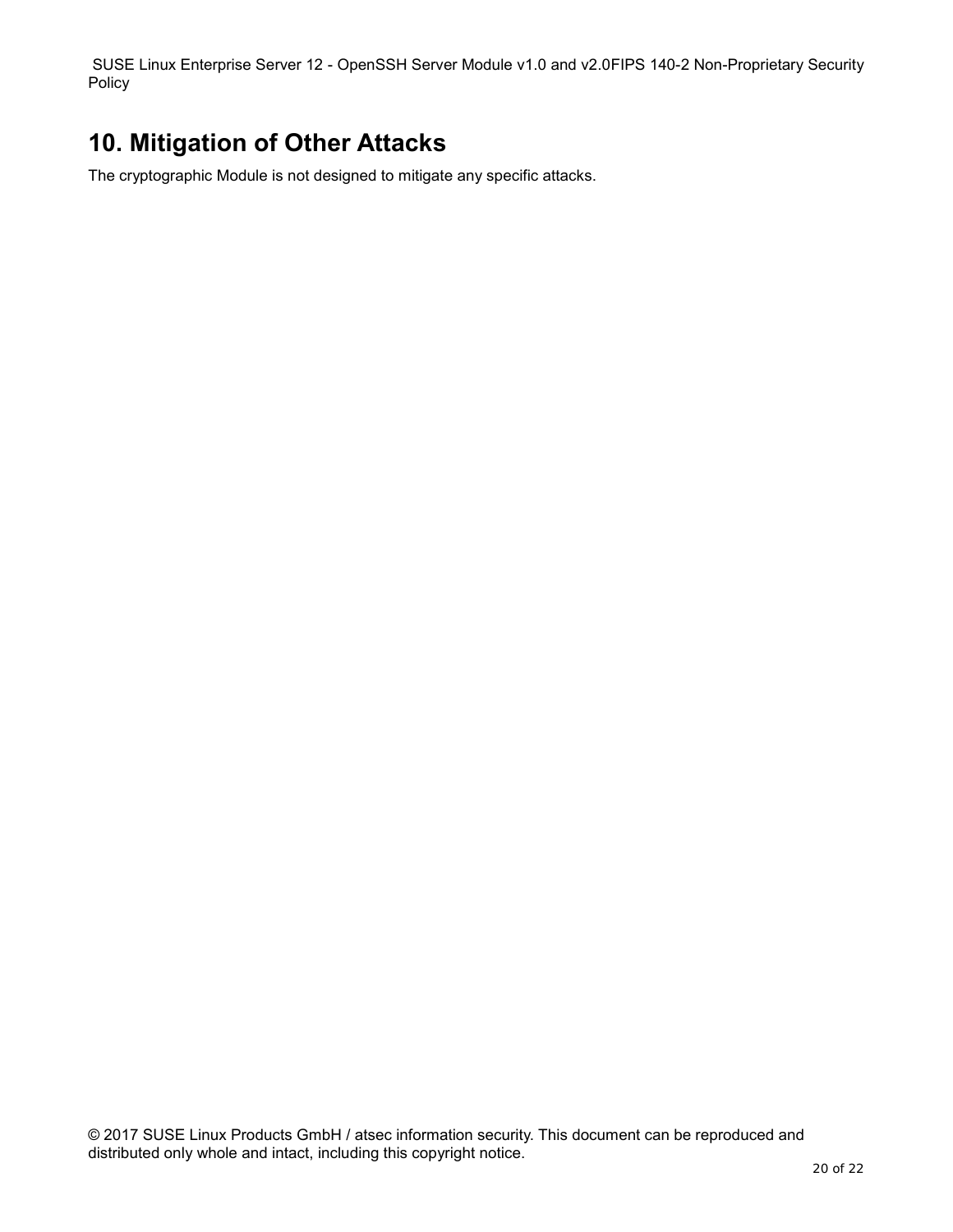# **11. Glossary and Abbreviations**

- **AES** Advanced Encryption Specification **CAVP** Cryptographic Algorithm Validation Program **CMVP** Cryptographic Module Validation Program **CSP** Critical Security Parameter **CVL** Component Verification List **DES** Data Encryption Standard **DRBG** Deterministic Random Bit Generator (this document refers to the DRBG types defined in SP 800-90A) **DSA** Digital Signature Algorithm **HMAC** Hash Message Authentication Code **KDF** Key Derivation Function **MAC** Message Authentication Code **NIST** National Institute of Science and Technology **O/S** Operating System **RNG** Random Number Generator **RSA** Rivest, Shamir, Addleman
	- **SHA** Secure Hash Algorithm
	- **SHS** Secure Hash Standard
	- **SSH** Secure Shell

*Table 11, Abbreviations*